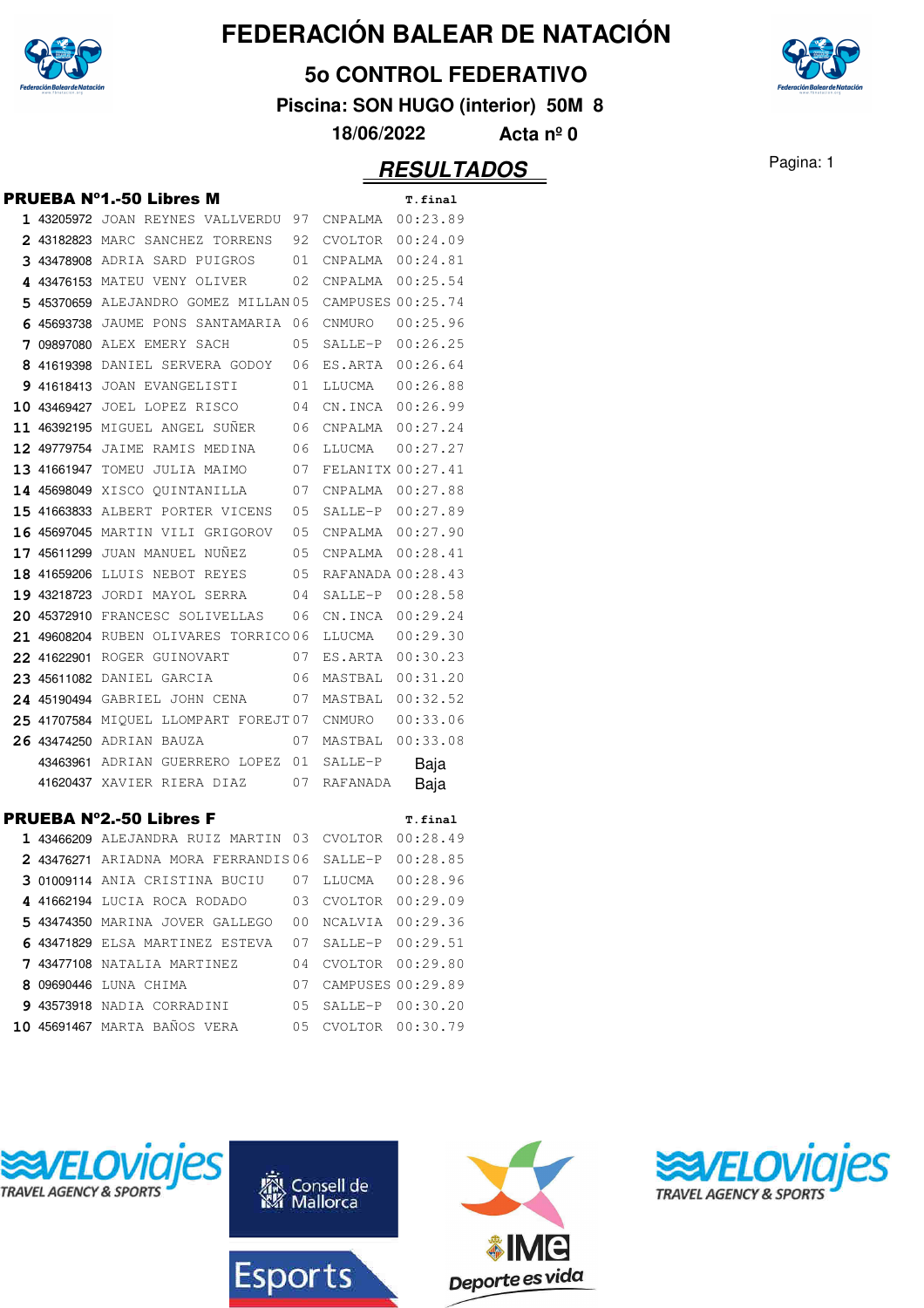

#### **5o CONTROL FEDERATIVO**

**Piscina: SON HUGO (interior) 50M 8**

**18/06/2022 Acta nº 0**

### Pagina: 2 **RESULTADOS**

|  | <b>PRUEBA N°2.-50 Libres F</b>                        |     |                     | T.final             |          |          |
|--|-------------------------------------------------------|-----|---------------------|---------------------|----------|----------|
|  | 11 03086090 LUCIA BRIGUGLIO                           |     | 09 SALLE-P 00:30.97 |                     |          |          |
|  | 12 43470770 ESTHER BLANQUE FAJARDO06 MASTBAL 00:31.88 |     |                     |                     |          |          |
|  | 13 41664006 MARIA BELEN GARCÍA                        | 07  |                     | SALLE-P 00:32.13    |          |          |
|  | 14 42374837 CARLOTA MIRA BROWN                        | 07  | ES.ARTA 00:32.28    |                     |          |          |
|  | 15 49770484 MARIOLA PEREZ CAMACHO 08                  |     | SALLE-P 00:32.62    |                     |          |          |
|  | 16 43474335 MARTA NADAL CANET                         | 06  | NCALVIA 00:32.80    |                     |          |          |
|  | 17 41659846 MARIA CIRER CABOT                         | 09  | CNPALMA  00:32.91   |                     |          |          |
|  | 18 43475268 MARTA CHUN ROCA                           |     | 05 CVOLTOR 00:32.95 |                     |          |          |
|  | 19 45185729 MIREIA VANRELL                            | 07  | CNPALMA  00:33.57   |                     |          |          |
|  | 20 41623989 EMMA GRIMALT OBRADOR 06 FELANITX 00:33.77 |     |                     |                     |          |          |
|  | 21 49771064 COLOMA MORAGUES                           |     | 06 LLUCMA           | 00:33.92            |          |          |
|  | <b>22 46390096</b> MARINA IGUAL SALOM                 | 08  | CAMPUSES 00:34.20   |                     |          |          |
|  | 23 46392122 SANDRA CASTELL CORTES 07                  |     | MASTBAL 00:34.62    |                     |          |          |
|  | 24 41623213 PAULA VIZUETA                             | 07  | ES.ARTA 00:34.63    |                     |          |          |
|  | <b>25 41658995</b> AINA SANSO FULLANA                 | 09  | ES.ARTA 00:35.44    |                     |          |          |
|  | 26 43480602 CLAUDIA ARIAS GOMILA 07                   |     |                     | LLUCMA  00:35.59    |          |          |
|  | 27 41691791 CRISTINA MIQUEL                           | 09  | ES.ARTA 00:35.74    |                     |          |          |
|  | 28 41693712 ESPERANÇA NADAL                           | 08  |                     | ES.ARTA 00:35.97    |          |          |
|  | 29 41657151 GEMMA GUINOVART                           | 09  | ES.ARTA 00:36.43    |                     |          |          |
|  | <b>30 41706784 CLARA MULET COLL</b>                   | 09  |                     | CN.INCA 00:36.62    |          |          |
|  | 31 41661137 LAURA JAREÑO PERELLO 09                   |     | RAFANADA 00:36.76   |                     |          |          |
|  | 32 41660318 LAURA CABRER SANCHO                       | 09  | ES.ARTA 00:37.85    |                     |          |          |
|  | 33 49606606 CECILIA MARTÍNEZ                          | 08  | LLUCMA              | 00:42.77            |          |          |
|  | 01976677 GABRIELA V. LUNA                             |     | 09 MASTBAL          | Baja                |          |          |
|  | 45187771 LAURA RAMOS MAYOL                            |     | 07 CAMPUSES         | Baja                |          |          |
|  | PRUEBA Nº3.-200 Braza M                               |     |                     | T.final             | 50 m.    | 100 m.   |
|  | <b>1 49922759</b> JAVIER HERNANDEZ                    |     |                     | 07 MASTBAL 02:32.73 | 00:34.53 | 01:13.11 |
|  | 2 45691572 ANDREAS CARRASCAL                          | 06. |                     | CNPALMA 02:41.39    | 00:37.38 | 01:18.85 |
|  | 3 48231044 RICARDO FERRER AGUILAR 08                  |     |                     | EULARIO 02:43.67    | 00:37.01 | 01:18.62 |
|  | 4 78223023 NOAH TORRICO RUIZ                          | 08  |                     | CVOLTOR 02:45.28    | 00:36.95 | 01:19.29 |
|  | 5 45613692 JOAN BORDOY TASCON                         | 07  |                     | NCALVIA 02:50.82    | 00:38.12 | 01:21.71 |
|  |                                                       |     |                     | SALLE-P 02:51.21    | 00:38.83 | 01:23.01 |
|  | 6 41663834 SERGI PORTER VICENS                        | 08  |                     |                     |          |          |
|  | 7 45189993 MARC TORO GARCIA                           | 08  |                     | NCALVIA 02:51.37    | 00:36.37 | 01:19.01 |









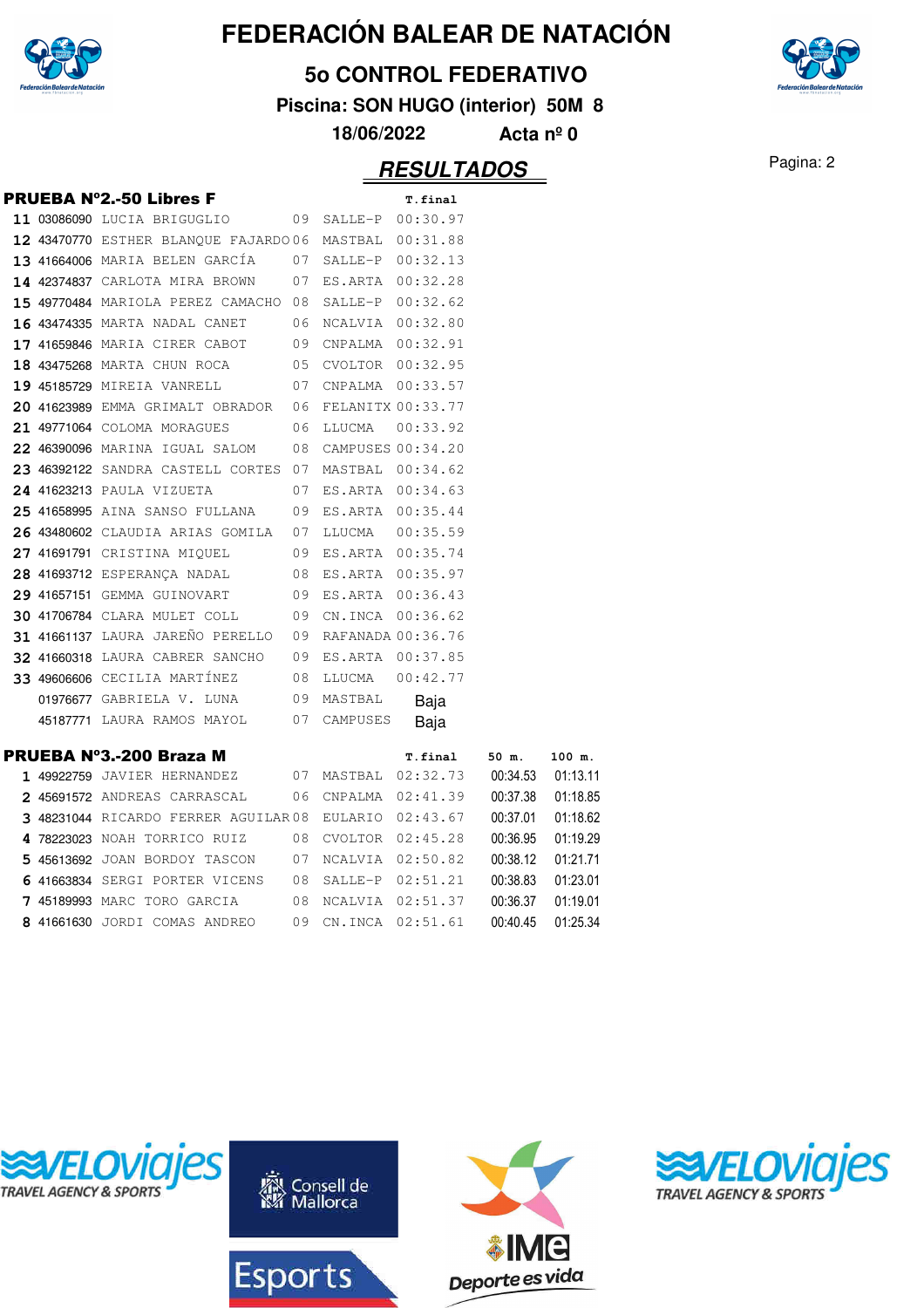

#### **5o CONTROL FEDERATIVO**

**Piscina: SON HUGO (interior) 50M 8**



**18/06/2022 Acta nº 0**

|  | <b>PRUEBA Nº4.-200 Braza F</b>                        |    |                      | <b>T.final</b>       | 50 m.    | 100 m.   |
|--|-------------------------------------------------------|----|----------------------|----------------------|----------|----------|
|  | 1 43235046 PAULA GAYA BISQUERRA 05 CNPALMA 02:46.30   |    |                      |                      |          | 01:19.99 |
|  | 2 08424482 SIENNA STEINFELDT                          |    |                      | 09 CAMPUSES 02:52.15 |          | 01:23.70 |
|  | 3 43473466 CLAUDIA GELABERT RUBIO07                   |    |                      | CNPALMA 02:52.64     |          | 01:24.12 |
|  | 4 46392188 NEREA CASTILLO LOPEZ                       | 08 |                      | NCALVIA 02:59.30     |          | 01:24.20 |
|  | 5 49920386 JULIA ARROM VILLALONGA09                   |    |                      | CVOLTOR 03:05.19     |          | 01:29.72 |
|  | 6 46395107 SOFIA LOPEZ GUILLEN                        | 09 |                      | CN.INCA 03:18.01     |          | 01:36.77 |
|  | 49770993 ERIKA BAYON BUENO                            | 08 | CVOLTOR              | Baja                 |          |          |
|  | PRUEBA Nº5.-200 Espalda M                             |    |                      | <b>T.final</b>       | 50 m.    | 100 m.   |
|  | 1 01876455 KEVIN NICOLAS RADU 06 CNPALMA 02:16.90     |    |                      |                      | 00:31.94 | 01:07.15 |
|  | 2 43476877 VICTOR CASTAÑER                            | 06 |                      | CNPALMA 02:37.84     | 00:34.36 | 01:11.93 |
|  | 3 49864618 LUCA ALEXANDER                             | 09 | CNPALMA 02:39.10     |                      | 00:38.54 | 01:19.85 |
|  | 43173729 TONY JOE TRETT OLIVER 99 CNPALMA             |    |                      | Baja                 |          |          |
|  | PRUEBA Nº6.-200 Espalda F                             |    |                      | T.final              | 50 m.    | 100 m.   |
|  | 1 49923806 MARIONA MANRESA                            |    |                      | 06 SALLE-P 02:26.63  | 00:34.27 | 01:10.66 |
|  | $\overline{08}$<br>2 43481556 AINA TOMAS TOMAS        |    |                      | CAMPUSES 02:27.35    | 00:32.99 | 01:10.09 |
|  | 3 46390465 BLANCA JAUME BRAVO 08                      |    |                      | MASTBAL 02:34.91     | 00:34.75 | 01:14.50 |
|  | 4 42391264 ANNA GENOVA RADEVA                         |    |                      | 07 CNPALMA 02:44.89  | 00:40.23 | 01:22.13 |
|  | 5 54623315 MARTINA GARCIA PROHENS10                   |    |                      | CNPALMA 02:48.35     | 00:39.97 | 01:23.19 |
|  | 6 41692085 ARIADNA REUS SANS<br>$\overline{07}$       |    |                      | CN.INCA 02:48.88     | 00:39.68 | 01:22.14 |
|  | 7 41623213 PAULA VIZUETA                              | 07 |                      | ES.ARTA 03:05.69     | 00:42.94 | 01:30.17 |
|  | 8 18233505 CARMEN ALFONSO BLANES 67                   |    |                      | CNPALMA 03:22.25     | 00:49.36 | 01:40.74 |
|  | 49868938 JULIA LLABRES PEDRET 09                      |    | SALLE-P              | Desc                 |          |          |
|  | 41661081 NEUS MAS ALCON<br>09                         |    | FELANITX             | Desc                 |          |          |
|  | PRUEBA Nº7.-100 Mariposa M                            |    |                      | <b>T.final</b>       | 50 m.    |          |
|  | 1 43473869 JAVIER LOPEZ GUILLEN                       |    |                      | 06 CN.INCA 00:56.48  | 00:26.72 |          |
|  | 2 43214090 JOAN SASTRE RODRIGUEZ 04                   |    | CVOLTOR              | 00:59.14             | 00:28.20 |          |
|  | 3 43483056 JOSEP CASTRO TORRENS 05                    |    |                      | CAMPUSES 01:00.55    | 00:28.43 |          |
|  | 4 45190652 RAUL BERMIN MORAIS                         | 02 |                      | CNPALMA 01:00.90     | 00:28.62 |          |
|  | 5 43476590 OLIVER TOLEDO PANIAGUA 07                  |    |                      | MASTBAL 01:02.07     | 00:29.11 |          |
|  | 6 07704218 DENIS MOLNAR                               | 04 |                      | CNPALMA 01:02.57     | 00:29.64 |          |
|  | 7 45693046 CIRO ASCANIO SAIZ 06 CNPALMA 01:03.56      |    |                      |                      | 00:29.39 |          |
|  | 8 43470583 PAU REY GARCIA                             |    | 07 NCALVIA 01:04.46  |                      | 00:29.71 |          |
|  | 9 43198413 JOEL TRETT OLIVER                          | 02 | CNPALMA 01:05.06     |                      | 00:29.52 |          |
|  | 10 41664005 JUAN GARCIA VIVES                         | 06 |                      | SALLE-P 01:05.20     | 00:30.56 |          |
|  | 11 45692293 ALEJANDRO RODRIGUEZ 09 CNPALMA 01:08.99   |    |                      |                      | 00:32.13 |          |
|  | <b>12 45697069</b> SERGIO BENNASSAR                   | 07 | CNPALMA 01:10.01     |                      | 00:31.39 |          |
|  | 13 21225013 ADAM DIB                                  |    | 07 CAMPUSES 01:10.30 |                      | 00:32.16 |          |
|  | 14 41621263 ADRIAN ACEDO PERPATH 07 RAFANADA 01:13.15 |    |                      |                      | 00:32.23 |          |









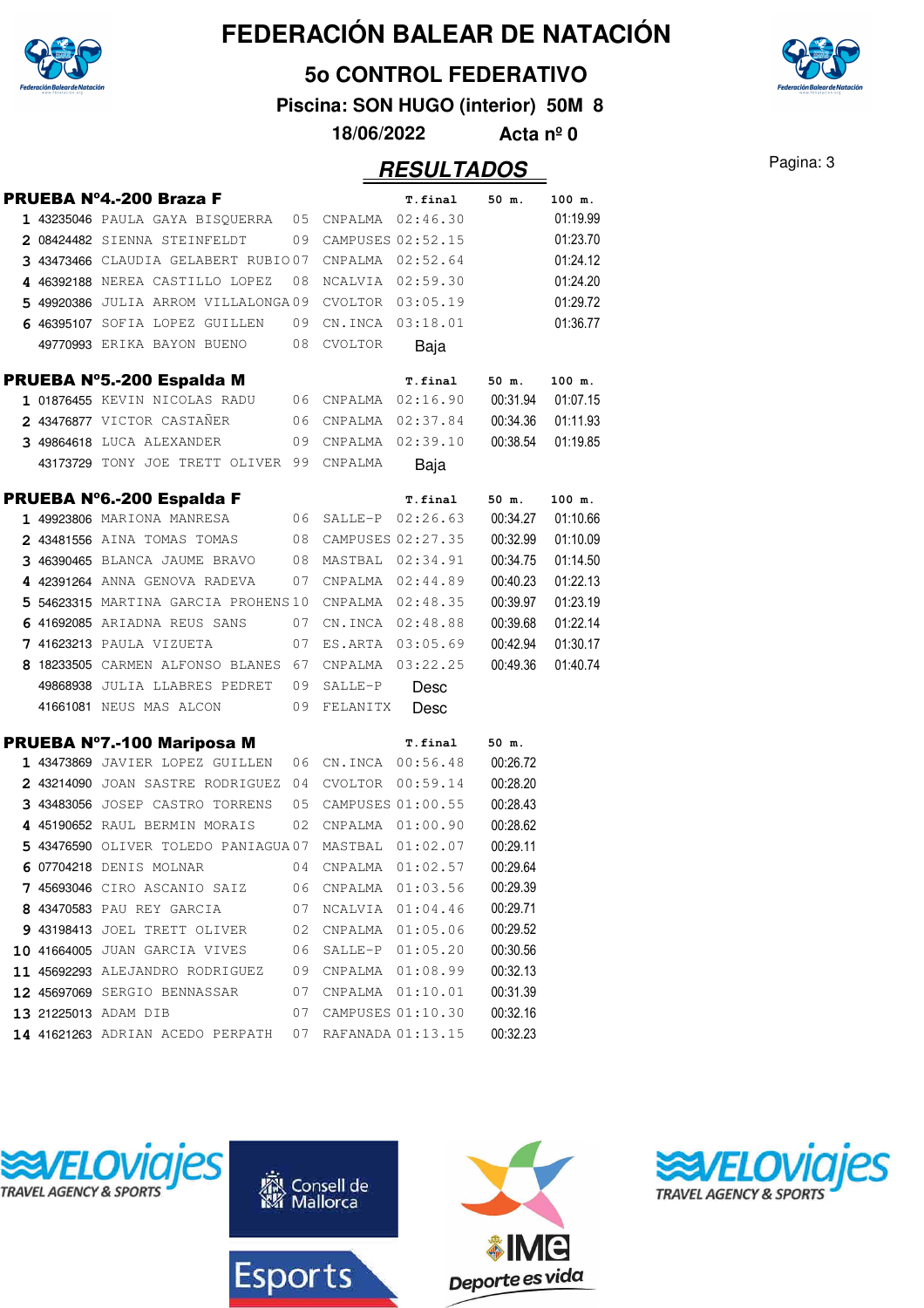

**5o CONTROL FEDERATIVO**

**Piscina: SON HUGO (interior) 50M 8**

**18/06/2022 Acta nº 0**

|  |                                              |    |                   | ,,,,,,,,,,,, |          |
|--|----------------------------------------------|----|-------------------|--------------|----------|
|  | <b>PRUEBA N°7.-100 Mariposa M</b>            |    |                   | T.final      | 50 m.    |
|  | 15 43480370 JAUME RIBAS MONSERRAT 01         |    | LLUCMA            | 01:15.87     | 00:30.13 |
|  |                                              |    |                   |              |          |
|  | <b>PRUEBA N°8.-100 Mariposa F</b>            |    |                   | T.final      | 50 m.    |
|  | 1 45189605 MARINA PONS RAMON                 | 06 | <b>CNPALMA</b>    | 01:09.68     | 00:32.76 |
|  | 2 49868937 CARLA LLABRES PEDRET              | 06 | SALLE-P           | 01:10.59     | 00:32.76 |
|  | 3 41659557 MARGALIDA CERDA                   | 07 | FELANITX 01:11.04 |              | 00:33.51 |
|  | 4 45370765 AINA FERNANDEZ BERTH              | 08 | <b>CVOLTOR</b>    | 01:11.33     | 00:32.53 |
|  | 5 46393247 OLIMPIA BESALDUCH                 | 10 | CNPALMA           | 01:11.34     | 00:33.23 |
|  | 6 43479700 AGNES MAYOL SERRA                 | 07 | SALLE-P           | 01:11.45     | 00:33.41 |
|  | 7 49481148 EMMA FRAGA MORRONDO               | 07 | SALLE-P           | 01:13.68     | 00:32.64 |
|  | 8 45184949 CLAUDIA FRANCO                    | 08 | CNPALMA           | 01:14.13     | 00:34.46 |
|  | 9 45614949 JULIA MOREY REBASSA               | 06 | SALLE-P           | 01:14.79     | 00:35.70 |
|  | 10 46394475 LAURA CASTANER NOGUERA 09        |    | CVOLTOR           | 01:15.40     | 00:34.22 |
|  | 11 46388014 AINA THOMAS TABERNER             | 06 | <b>CNPALMA</b>    | 01:15.95     | 00:34.81 |
|  | 12 02117380 EMILY CZAJA                      | 10 | FELANITX 01:16.14 |              | 00:36.20 |
|  | 13 49481006 LUCIA MOYA JIMENEZ               | 07 | NCALVIA           | 01:16.65     | 00:35.12 |
|  | 14 43476920 LUCIA DEL VALLE MARIN 07         |    | CAMPUSES 01:17.99 |              | 00:35.03 |
|  | 15 45614939 MARIA ANTONIA FEMENIA 08         |    | SALLE-P           | 01:18.25     | 00:36.30 |
|  | 16 46390955 MARTINA SERRA MARTINEZ 09        |    | SALLE-P           | 01:20.80     | 00:37.68 |
|  | 17 46388012 CATERINA THOMAS                  | 04 | CNPALMA           | 01:21.06     | 00:35.37 |
|  | 18 49770483 SILVIA PEREZ CAMACHO             | 08 | SALLE-P           | 01:22.85     | 00:39.33 |
|  | 19 45372103 AMELIE MONIER PIÑOL              | 09 | CNPALMA           | 01:30.01     | 00:41.11 |
|  | 46389239 LEYRE LUMBRERAS ROJO                | 06 | SALLE-P           | Baja         |          |
|  | 45187152 AITANA ROMAN ANDUJAR                | 02 | CNPALMA           | Baja         |          |
|  | 41543010 CARME GOMEZ CAMPINS                 | 03 | CNPALMA           | Baja         |          |
|  |                                              |    |                   |              |          |
|  | <b>PRUEBA N°9.-200 Estilos M</b>             |    |                   | T.final      | 50 m.    |
|  | 1 46392451 MARC FALCO GUILLEM                | 03 | SALLE-P           | 02:12.23     | 00:27.80 |
|  | 2 43470663 MARCOS SANCHEZ                    | 04 | SALLE-P           | 02:13.99     | 00:28.63 |
|  | 3 49927148 VICTOR POLO CAPO                  | 06 | CAMPUSES 02:15.64 |              | 00:28.22 |
|  | 4 45699211 SAMUEL DIAZ GUERRERO              | 03 | CNPALMA           | 02:17.85     | 00:29.61 |
|  | 5 43466210 MARCOS RUIZ MARTIN                | 05 | CVOLTOR           | 02:22.77     | 00:30.21 |
|  | 6 43159049 MATIAS SUAREZ CAMPIONE 96 CVOLTOR |    |                   | 02:23.15     | 00:30.14 |
|  | 7 49770154 FCO. BORJA GARAU                  | 08 | CNPALMA           | 02:25.32     | 00:30.34 |
|  | 8 09897080 ALEX EMERY SACH                   | 05 | SALLE-P           | 02:26.04     | 00:31.67 |
|  | 9 46388467 SERGIO PIQUERAS                   | 09 | CVOLTOR           | 02:30.16     | 00:33.45 |
|  | 10 49609504 VALENTIN DE TORO                 | 08 | MASTBAL           | 02:31.16     | 00:30.11 |
|  | 11 45188997 LLUC ZANIN BARCELO               | 07 | NCALVIA           | 02:32.06     | 00:30.69 |
|  | 12 01653059 DANIEL MAURER                    | 05 | SALLE-P           | 02:32.39     | 00:30.57 |
|  | 13 45192573 NICOLAS BLAS STÜDE               | 07 | SALLE-P           | 02:32.81     | 00:32.64 |









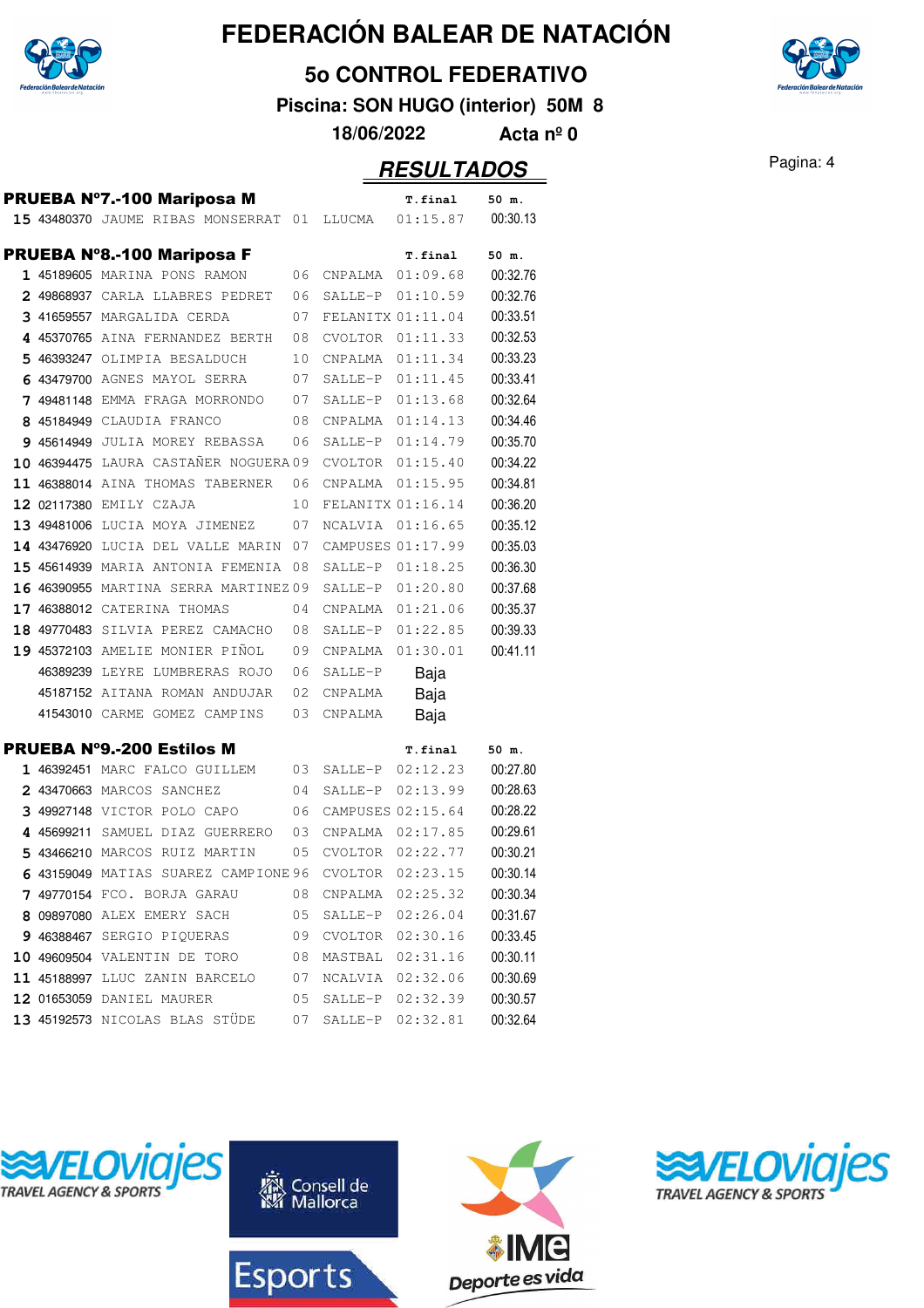

#### **5o CONTROL FEDERATIVO**

**Piscina: SON HUGO (interior) 50M 8**

**18/06/2022 Acta nº 0**

|  | <b>PRUEBA Nº9.-200 Estilos M</b>                        |    |         | T.final           | 50 m.    |
|--|---------------------------------------------------------|----|---------|-------------------|----------|
|  | 14 45193431 TRISTAN SANTOS<br>09                        |    |         | CNPALMA 02:34.72  | 00:33.92 |
|  | <b>15 45187628</b> XAVIER PUIG BLANCO 07                |    |         | NCALVIA 02:35.30  | 00:33.56 |
|  | 16 45614938 GUILLEM FEMENIA CRESPI05 SALLE-P 02:35.83   |    |         |                   | 00:32.75 |
|  | $17$ 43479936 DANIEL CALZETTA TORRES05 MASTBAL 02:36.33 |    |         |                   | 00:32.57 |
|  | 18 45187470 URIEL HARO PEREZ<br>05                      |    |         | CAMPUSES 02:36.55 | 00:32.97 |
|  | 19 45189060 JORDI PEREZ GARCIA 07                       |    |         | CAMPUSES 02:37.66 | 00:34.50 |
|  | 20 43460729 JAUME GARAU VILLALBA 01                     |    |         | LLUCMA 02:46.18   | 00:32.82 |
|  | <b>PRUEBA Nº10.-200 Estilos F</b>                       |    |         | T.final           | 50 m.    |
|  | 1 01579553 ESTELLA LLUM TONRATH 07 CAMPUSES 02:20.26    |    |         |                   | 00:30.04 |
|  | 2 43466614 MARTA MARIA GUASP                            | 04 |         | CVOLTOR 02:22.44  | 00:30.68 |
|  | 3 45614991 ELISABETH ABAD NUÑEZ                         | 08 |         | CNPALMA 02:32.08  | 00:32.23 |
|  | 4 45193097 JOANA MARIA SIERRA                           | 08 |         | CAMPUSES 02:34.92 | 00:33.27 |
|  | 05<br>5 78223022 KIARA TORRICO RUIZ                     |    |         | CVOLTOR 02:35.23  | 00:32.16 |
|  | 6 45692762 ANGELA BUSOUETS                              | 06 |         | CNPALMA 02:36.51  | 00:32.59 |
|  | 7 41662594 ESTHER PENALVA<br>$\sim$ 07                  |    | SALLE-P | 02:38.44          | 00:34.52 |
|  | 8 43466209 ALEJANDRA RUIZ MARTIN 03                     |    | CVOLTOR | 02:39.21          | 00:31.69 |
|  | 9 41692086 LAIA REUS SANS                               | 09 | CN.INCA | 02:39.28          | 00:33.58 |
|  | 10 43470221 ADELA GARRIDO MORENO                        | 06 | CNPALMA | 02:41.27          | 00:33.83 |
|  | 11 46394473 NEREA CASTAÑER NOGUERA 03                   |    | CVOLTOR | 02:41.70          | 00:33.43 |
|  | 12 49614755 NEUS MARCO ESCRIBANO                        | 09 | SALLE-P | 02:42.51          | 00:34.95 |
|  | 13 43233035 LAURA SIMO PEREZ<br>05                      |    | SALLE-P | 02:43.94          | 00:34.91 |
|  | 14 49925383 MARTA SANDIN POLO                           | 07 | SALLE-P | 02:50.81          | 00:34.71 |
|  | <b>15 46396883</b> DANIELA BLAS HERNANDEZ11             |    | CVOLTOR | 02:53.21          | 00:40.61 |
|  | <b>16 49610392</b> ISABEL BERGAS COMAS                  | 10 | SALLE-P | 02:54.78          | 00:37.81 |
|  | 17 43467476 JULIA COLINO ALONSO 07                      |    | MASTBAL | 03:17.87          | 00:42.74 |
|  | <b>PRUEBA Nº11.-50 Braza M</b>                          |    |         | T.final           |          |
|  | 1 43471880 JORDI CINTA PEREZ                            | 05 | CN.INCA | 00:30.79          |          |
|  | 2 43466374 NESTOR SIQUIER RIPOLL 04                     |    | CNPALMA | 00:31.25          |          |
|  | 3 43183969 CARLOS GOMARIZ GAYA                          | 92 | CVOLTOR | 00:31.80          |          |
|  | 4 43199949 KEVIN RUIZ BIOJO                             | 02 | SALLE-P | 00:31.92          |          |
|  | 5 20000880 SACHA GIBBS                                  | 05 | CNPALMA | 00:32.99          |          |
|  | 6 45192656 GERARD DOMENECH DE LA 07                     |    |         | CAMPUSES 00:34.77 |          |
|  | 7 46392835 DIEGO AMOR SORIANO                           | 05 | LLUCMA  | 00:35.91          |          |
|  | 8 41659641 ANGEL MUÑOZ ARTIGUES                         | 06 |         | RAFANADA 00:36.86 |          |
|  | 9 41663833 ALBERT PORTER VICENS                         | 05 |         | SALLE-P 00:37.58  |          |
|  | 10 45191890 GABRIEL REUS MEDIALDEA04                    |    |         | LLUCMA  00:38.75  |          |
|  | 11 43463950 ALEJANDRO ARIAS GOMILA04                    |    | LLUCMA  | 00:39.25          |          |
|  | 12 41658921 PAU BLANCO CASTILLO                         | 07 |         | RAFANADA 00:40.08 |          |









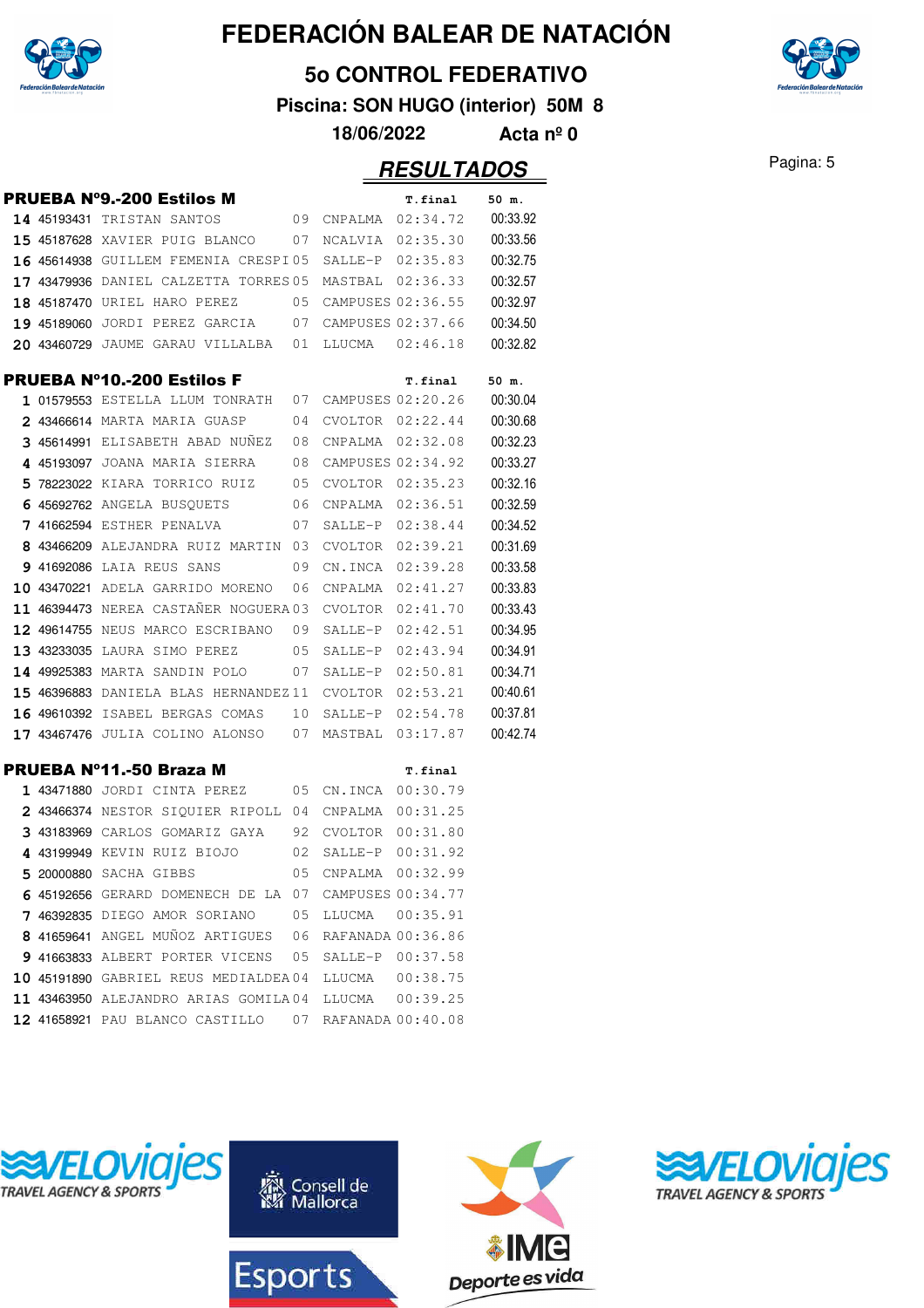

**5o CONTROL FEDERATIVO**

**Piscina: SON HUGO (interior) 50M 8**

**18/06/2022 Acta nº 0**

|  | PRUEBA Nº11.-50 Braza M                                |    |                      | T.final              |          |          |          |          |          |
|--|--------------------------------------------------------|----|----------------------|----------------------|----------|----------|----------|----------|----------|
|  | 13 41622901 ROGER GUINOVART                            |    | 07 ES.ARTA 00:42.68  |                      |          |          |          |          |          |
|  | <b>PRUEBA N°12.-50 Braza F</b>                         |    |                      | T.final              |          |          |          |          |          |
|  | 1 43235046 PAULA GAYA BISQUERRA 05 CNPALMA 00:36.34    |    |                      |                      |          |          |          |          |          |
|  | 2 43474950 NOA MARTINEZ COUSELO                        | 06 | CVOLTOR 00:39.02     |                      |          |          |          |          |          |
|  | 3 45691103 PAULA COLOMAR CARRASCO04                    |    |                      | CNPALMA  00:40.20    |          |          |          |          |          |
|  | 4 43474335 MARTA NADAL CANET                           |    | 06 NCALVIA 00:42.20  |                      |          |          |          |          |          |
|  | 5 41692348 PILAR FEMENIAS GARCIA 08 RAFANADA 00:42.63  |    |                      |                      |          |          |          |          |          |
|  | 6 46388016 CARME THOMAS TABERNER 08                    |    |                      | CNPALMA 00:42.94     |          |          |          |          |          |
|  | 7 41693712 ESPERANÇA NADAL                             |    | 08 ES.ARTA 00:49.11  |                      |          |          |          |          |          |
|  | 8 41661137 LAURA JAREÑO PERELLO                        |    | 09 RAFANADA 00:49.30 |                      |          |          |          |          |          |
|  | 9 45611917 MARTA LLIZO ARROM                           |    | 07 CN.INCA 00:50.94  |                      |          |          |          |          |          |
|  | 45614994 AINA ABAD NUÑEZ                               |    | 08 CNPALMA           | Baja                 |          |          |          |          |          |
|  | <b>PRUEBA Nº13.-1500 Libres X</b>                      |    |                      | T.final              | 50 m.    | 100 m.   | 200 m.   | 400 m.   | 800 m.   |
|  | 1 45185607 LLUIS VICENS BUJOSA                         |    | 05 CNPALMA 18:34.12  |                      | 00:32.49 | 01:09.40 | 02:23.33 | 04:52.59 | 09:50.83 |
|  | 2 41707753 PEP MIQUEL BURGUERA                         |    |                      | 08 FELANITX 19:36.91 | 00:34.89 | 01:12.52 | 02:30.40 | 05:07.61 | 10:25.36 |
|  | 3 49923209 GABRIEL SUÑER MANZANO 07 SALLE-P 20:03.65   |    |                      |                      | 00:35.72 | 01:14.84 | 02:35.86 | 05:18.00 | 10:42.94 |
|  | PRUEBA N°15.-200 Libres M                              |    |                      | T.final              | 50 m.    | 100 m.   |          |          |          |
|  | 1 43222608 JON PIÑEIRO AMONDARAIN 00 CNPALMA 01:55.45  |    |                      |                      | 00:26.91 | 00:55.94 |          |          |          |
|  | 2 43232272 JORGE SABATER ESPINOSA06 SALLE-P 01:59.34   |    |                      |                      | 00:28.24 | 00:57.60 |          |          |          |
|  | 3 43483056 JOSEP CASTRO TORRENS                        |    | 05 CAMPUSES 02:02.62 |                      | 00:27.61 | 00:58.27 |          |          |          |
|  | 4 45370659 ALEJANDRO GOMEZ MILLAN 05 CAMPUSES 02:03.00 |    |                      |                      | 00:28.35 | 00:59.34 |          |          |          |
|  | 5 49927148 VICTOR POLO CAPO                            |    | 06 CAMPUSES 02:04.27 |                      | 00:28.80 | 01:01.18 |          |          |          |
|  | 6 43233522 ALFONSO REINA MORENO                        |    | 05 SALLE-P 02:04.94  |                      | 00:28.54 | 00:59.73 |          |          |          |
|  | 7 49773073 IÑIGO ROMERO AVILES                         | 08 | SALLE-P 02:05.33     |                      | 00:28.38 | 01:00.16 |          |          |          |
|  | 8 49483562 ALEX JOAN ROMERO LLUCH06                    |    |                      | CNPALMA 02:05.69     | 00:27.94 | 00:59.85 |          |          |          |
|  | 9 45699211 SAMUEL DIAZ GUERRERO                        | 03 | CNPALMA 02:08.25     |                      | 00:28.69 | 00:59.47 |          |          |          |
|  | 10 78223023 NOAH TORRICO RUIZ                          | 08 | CVOLTOR 02:12.26     |                      | 00:29.63 | 01:02.43 |          |          |          |
|  | 11 00342128 NICOLAS HUTHER                             |    | 08 CVOLTOR 02:12.29  |                      | 00:29.81 | 01:02.99 |          |          |          |
|  | 12 45184835 TONI BERGAS COMAS                          | 05 | SALLE-P 02:13.05     |                      | 00:29.78 | 01:03.41 |          |          |          |
|  | 13 45696313 GERARD VALLESPIR TORAN 09 CN.INCA 02:17.64 |    |                      |                      | 00:29.78 | 01:03.94 |          |          |          |
|  | 14 49928399 IVAN CARDEÑOSA                             |    | 08 SALLE-P 02:18.81  |                      | 00:31.67 | 01:07.29 |          |          |          |
|  | 73003854 CARLOS GARZARÁN AMO                           | 90 | CNPALMA              | Baja                 |          |          |          |          |          |
|  | 41663102 ALEXANDRU MEDREA                              | 07 | CNPALMA              | Baja                 |          |          |          |          |          |
|  |                                                        |    |                      |                      |          |          |          |          |          |









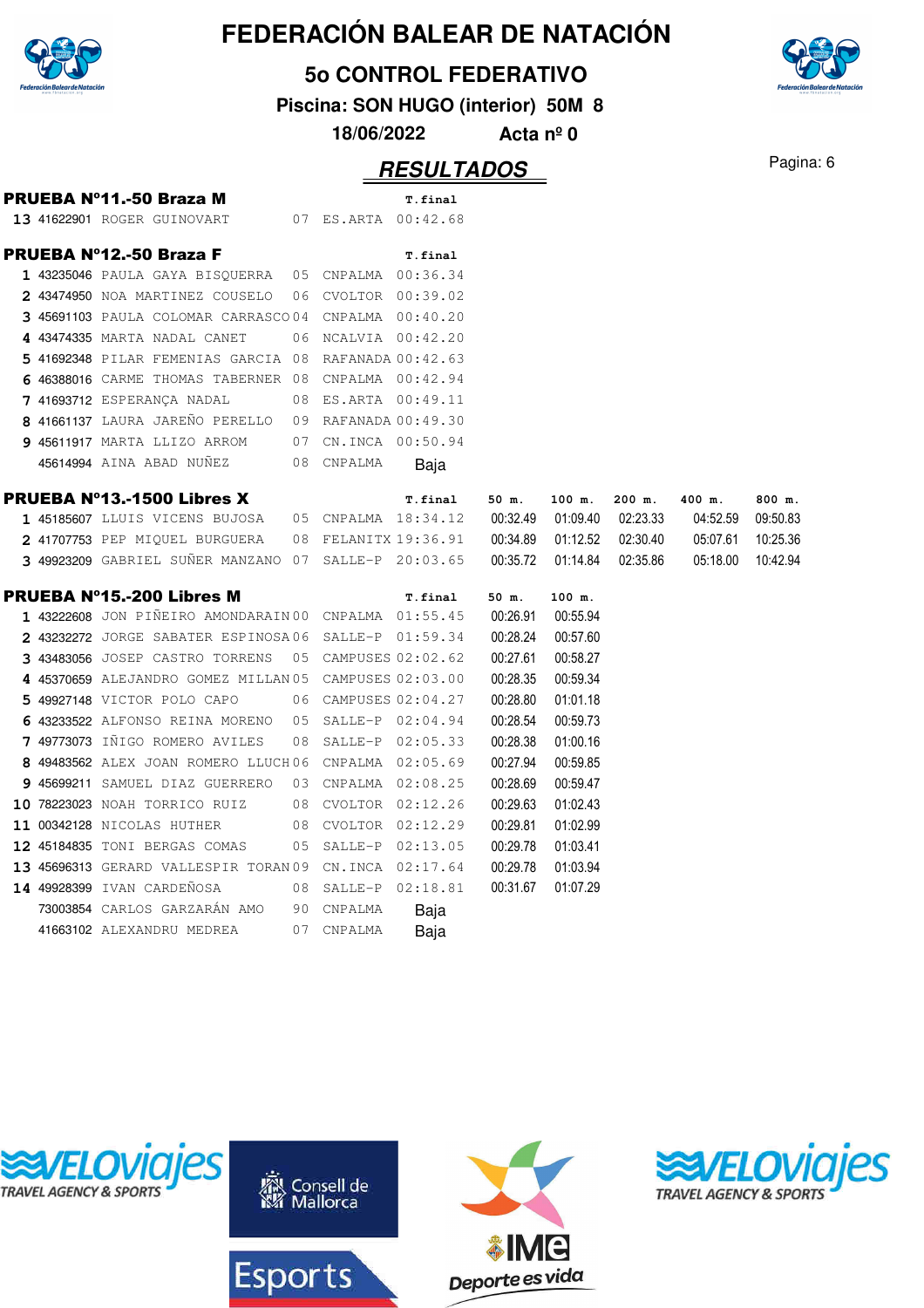

#### **5o CONTROL FEDERATIVO**

**Piscina: SON HUGO (interior) 50M 8**

**18/06/2022 Acta nº 0**

|            | PRUEBA N°16.-200 Libres F             |      |         | T.final           | 50 m.      | 100 m.   |
|------------|---------------------------------------|------|---------|-------------------|------------|----------|
|            | 1 49923805 MARTINA MANRESA            | 05   | SALLE-P | 02:07.19          | 00:29.73   | 01:02.33 |
|            | 2 04346837 JOSHA VERMEER              | 06   | SALLE-P | 02:10.18          | 00:29.84   | 01:02.48 |
|            | 3 43475079 SARAH HOLGADO BARAHONA 07  |      | CNPALMA | 02:10.90          | 00:30.41   | 01:03.06 |
|            | 4 43474350 MARINA JOVER GALLEGO       | 00   | NCALVIA | 02:14.92          | 00:31.04   | 01:04.78 |
|            | 5 43479700 AGNES MAYOL SERRA          | 07   | SALLE-P | 02:16.12          | 00:32.55   | 01:07.21 |
|            | 6 45691319 BEATRIZ GIJON CASTRO       | 09   | SALLE-P | 02:16.41          | 00:31.47   | 01:06.35 |
|            | 7 49928381 LUCIA SANTHA FERENCZI      | - 09 | SALLE-P | 02:17.48          | 00:33.16   | 01:07.54 |
| 8 41664031 | SOFIA BARRIOS GIORNO                  | 05   | CNPALMA | 02:18.16          | 00:31.58   | 01:06.70 |
|            | 9 45189605 MARINA PONS RAMON          | 06   | CNPALMA | 02:18.61          | 00:32.03   | 01:07.84 |
|            | 10 04346877 ELLA VERMEER              | 08   | SALLE-P | 02:19.30          | 00:32.22   | 01:07.43 |
|            | 11 45370786 LUCIA ROSER DE HOYOS      | 08   |         | CAMPUSES 02:21.52 | 00:31.09   | 01:06.75 |
|            | 12 08424482 SIENNA STEINFELDT         | 09   |         | CAMPUSES 02:21.78 | 00:32.48   | 01:08.93 |
|            | 13 43471829 ELSA MARTINEZ ESTEVA      | 07   |         | SALLE-P 02:25.64  | 00:32.98   | 01:09.86 |
|            | 14 45372330 EMILIE SANCHEZ BUJOSA 09  |      | CNPALMA | 02:28.16          | 00:34.93   | 01:12.52 |
|            | 15 45697330 MARIA DE LLUCH            | 07   | SALLE-P | 02:28.80          | 00:34.50   | 01:12.77 |
|            | 16 43476920 LUCIA DEL VALLE MARIN 07  |      |         | CAMPUSES 02:28.96 | 00:33.61   | 01:11.01 |
|            | 17 45697326 AINA GONZALEZ             | 07   | SALLE-P | 02:29.43          | 00:35.26   | 01:13.56 |
|            | 18 41662209 CELIA ROSSELLO            | 08   | CNPALMA | 02:29.85          | 00:35.57   | 01:13.45 |
|            | 19 49925382 ALEXANDRA SANDIN POLO 04  |      | SALLE-P | 02:31.02          | 00:34.04   | 01:11.89 |
|            | 20 45692238 GLÒRIA BESTARD LLABRÉS 08 |      | CN.INCA | 02:37.20          | 00:34.78   | 01:14.34 |
|            | 21 46396813 CARLOTA ROJO CAPA         | 09   | LLUCMA  | 02:40.78          | 00:37.24   | 01:18.72 |
|            | 22 45691876 SARA PARRA POMAR          | 08   | CNPALMA | 02:43.61          | 00:37.11   | 01:17.92 |
|            | 23 20549108 SÍLVIA GUERRERO SANS      | 05   | CN.INCA | 02:54.21          | 00:37.49   | 01:20.90 |
|            |                                       |      |         |                   |            |          |
|            | PRUEBA N°17.-4x50 Libres M            |      |         | T.final           | 50 m.      | 100 m.   |
| 1 00056    | CNPALMA                               | 0    | CNPALMA | 01:34.29          | 00:23.69   | 00:47.56 |
|            |                                       |      |         | 00:23.69          |            |          |
|            |                                       |      |         | 00:47.56          | (00:23.87) |          |
|            |                                       |      |         | 01:11.35          | (00:23.79) |          |
|            |                                       |      |         | 01:34.29          | (00:22.94) |          |
| 2 01291    | LLUCMA                                | 07   | LLUCMA  | 01:49.28          | 00:28.30   | 00:55.01 |
|            |                                       |      |         | 00:28.30          |            |          |
|            |                                       |      |         | 00:55.01          | (00:26.71) |          |
|            |                                       |      |         | 01:22.50          | (00:27.49) |          |
|            |                                       |      |         | 01:49.28          | (00:26.78) |          |
| 3 00761    | MASTBAL                               | 09   | MASTBAL | 01:51.60          | 00:27.30   | 00:53.87 |
|            |                                       |      |         | 00:27.30          |            |          |
|            |                                       |      |         | 00:53.87          |            |          |
|            |                                       |      |         |                   | (00:26.57) |          |
|            |                                       |      |         | 01:25.39          | (00:31.52) |          |
|            |                                       |      |         | 01:51.60          | (00:26.21) |          |









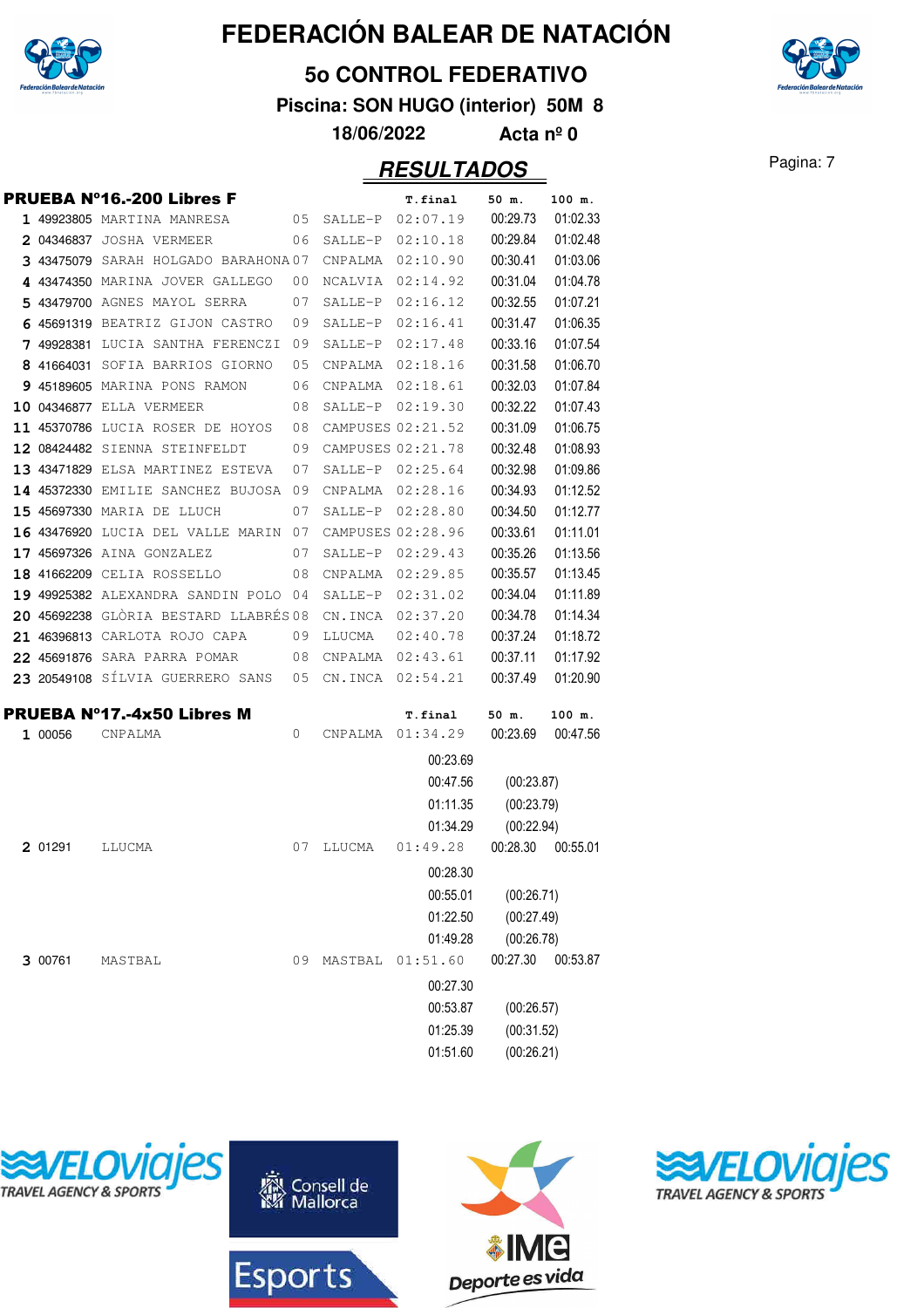

**5o CONTROL FEDERATIVO**

**Piscina: SON HUGO (interior) 50M 8**

**18/06/2022 Acta nº 0**

### Pagina: 8 **RESULTADOS**

| 1 00877 | <b>PRUEBA Nº18.-4x50 Libres F</b><br>CVOLTOR          | $\circ$      |                     | T.final<br>CVOLTOR 01:59.27                  | 50 m.                                  | 100 m.<br>00:29.95 01:01.87 |
|---------|-------------------------------------------------------|--------------|---------------------|----------------------------------------------|----------------------------------------|-----------------------------|
|         |                                                       |              |                     | 00:29.95<br>01:01.87<br>01:30.14<br>01:59.27 | (00:31.92)<br>(00:28.27)<br>(00:29.13) |                             |
| 2 01291 | LLUCMA                                                | $\mathbf{0}$ | LLUCMA              | 02:08.84                                     |                                        | 00:32.07 01:05.85           |
|         | 49928607 ELENA AMOR BAUZA                             |              | 2009                | 00:32.07                                     |                                        |                             |
|         | 46396813 CARLOTA ROJO CAPA                            |              | 2009                | 01:05.85                                     | (00:33.78)                             |                             |
|         | 43480602 CLAUDIA ARIAS GOMILA 2007                    |              |                     | 01:41.11                                     | (00:35.26)                             |                             |
|         | 01009114 ANIA CRISTINA BUCIU                          |              | 2007                | 02:08.84                                     | (00:27.73)                             |                             |
|         | PRUEBA Nº19.-50 Espalda M                             |              |                     | T.final                                      |                                        |                             |
|         | 1 43476153 MATEU VENY OLIVER                          |              | 02 CNPALMA 00:29.73 |                                              |                                        |                             |
|         | 2 41619398 DANIEL SERVERA GODOY 06 ES.ARTA 00:32.53   |              |                     |                                              |                                        |                             |
|         | 3 46390814 ANTONI ALBERT TRIAY 07 CNMURO              |              |                     | 00:35.09                                     |                                        |                             |
|         | 4 43461584 PAU SOCIAS ROIG                            |              | 06 CVOLTOR 00:36.35 |                                              |                                        |                             |
|         | 5 41707584 MIQUEL LLOMPART FOREJT07 CNMURO            |              |                     | 00:38.13                                     |                                        |                             |
|         | PRUEBA Nº20.-50 Espalda F                             |              |                     | T.final                                      |                                        |                             |
|         | 1 01579553 ESTELLA LLUM TONRATH 07 CAMPUSES 00:30.09  |              |                     |                                              |                                        |                             |
|         | 2 43466614 MARTA MARIA GUASP 04 CVOLTOR 00:31.18      |              |                     |                                              |                                        |                             |
|         | 3 45614381 MARTA RUBIO BUJOSA                         |              | 05 CNPALMA 00:32.43 |                                              |                                        |                             |
|         | 4 41622760 ANGELS MARTI GINARD                        |              | 06 ES.ARTA 00:33.46 |                                              |                                        |                             |
|         | 5 45614889 MARIA REINA MORENO                         |              | 07 SALLE-P 00:34.20 |                                              |                                        |                             |
|         | 6 45193826 Mª VICTORIA CAÑADILLAS 08 CNPALMA 00:35.53 |              |                     |                                              |                                        |                             |
|         | 7 49868938 JULIA LLABRES PEDRET                       |              | 09 SALLE-P 00:36.31 |                                              |                                        |                             |
|         | 8 46393032 CAROLINA HEREDIA                           |              | 05 SALLE-P 00:36.56 |                                              |                                        |                             |
|         | 9 46388063 ANA HERNANDEZ CERDO                        |              | 08 SALLE-P 00:38.21 |                                              |                                        |                             |
|         | 10 45699760 LAURA AVILA ANDREU 09 LLUCMA              |              |                     | 00:38.46                                     |                                        |                             |
|         | 11 45695594 ARIADNA LEGEY SOLER                       |              | 09 NCALVIA 00:40.72 |                                              |                                        |                             |
|         | 45692762 ANGELA BUSQUETS                              | 06           | CNPALMA             | Baja                                         |                                        |                             |
|         | 45187771 LAURA RAMOS MAYOL                            |              | 07 CAMPUSES         | Baja                                         |                                        |                             |
|         | PRUEBA Nº25.-400 Libres M                             |              |                     | T.final                                      | 50 m.                                  | 100 m.<br>200 m.            |









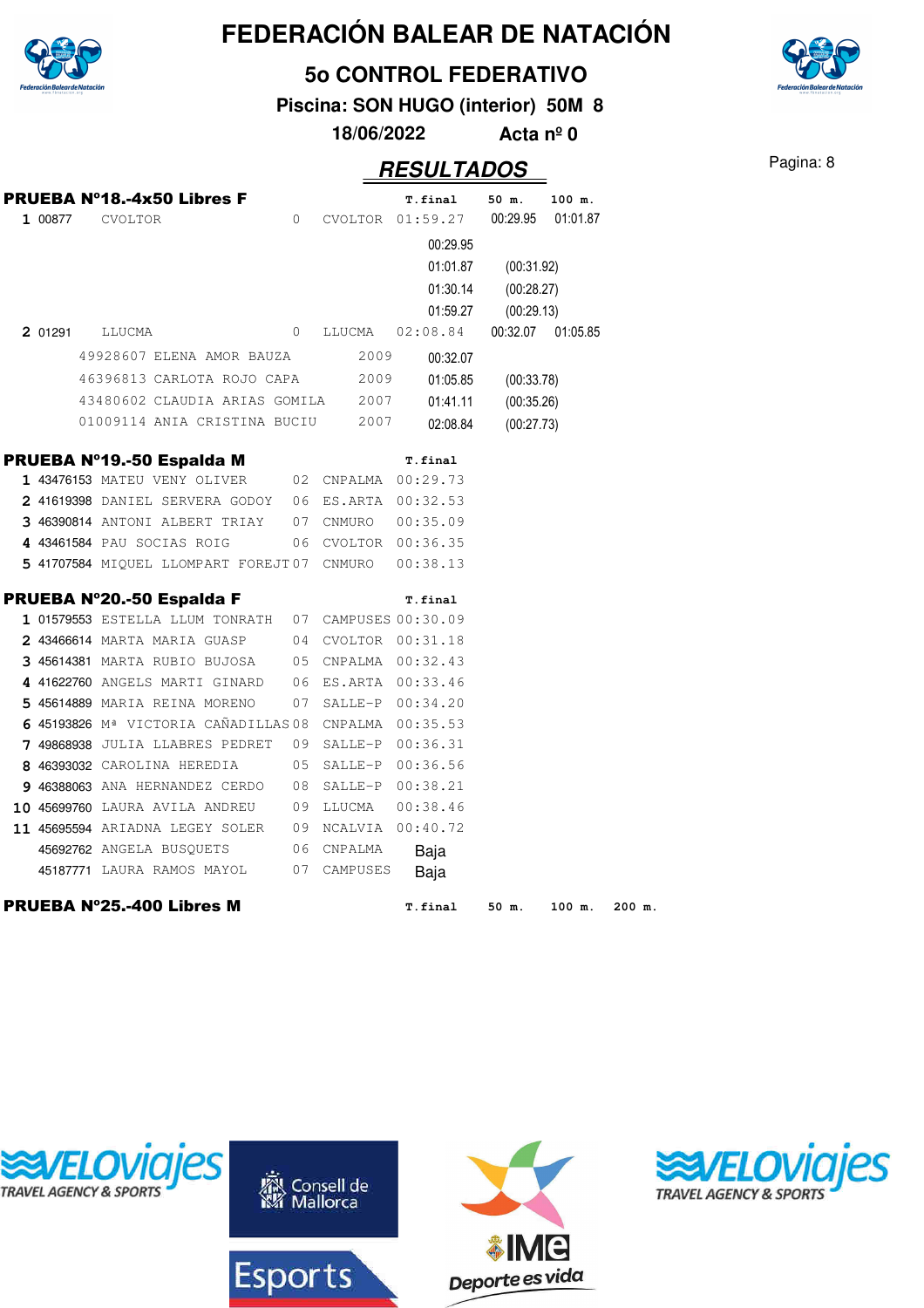

#### **5o CONTROL FEDERATIVO**

**Piscina: SON HUGO (interior) 50M 8**

**18/06/2022 Acta nº 0**

|  | PRUEBA N°25.-400 Libres M                                     |    |                   | T.final              | 50 m.    | 100 m.   | 200 m.   |
|--|---------------------------------------------------------------|----|-------------------|----------------------|----------|----------|----------|
|  | 1 43214090 JOAN SASTRE RODRIGUEZ 04 CVOLTOR 04:10.10 00:28.82 |    |                   |                      |          | 01:00.15 | 02:03.87 |
|  | 2 45693046 CIRO ASCANIO SAIZ 06 CNPALMA 04:22.08              |    |                   |                      | 00:29.53 | 01:02.35 | 02:09.48 |
|  | 3 49779754 JAIME RAMIS MEDINA 06 LLUCMA 04:45.84              |    |                   |                      | 00:31.11 | 01:06.14 | 02:19.35 |
|  | 4 47433818 VICTOR ADDA FERRER 08 EULARIO 04:45.88             |    |                   |                      | 00:32.95 | 01:09.55 | 02:24.67 |
|  | 5 49411944 AARON GOMEZ VALDIVIA 08 EULARIO 04:45.89           |    |                   |                      | 00:32.82 | 01:09.45 | 02:24.57 |
|  | 6 43173729 TONY JOE TRETT OLIVER 99 CNPALMA 04:55.80          |    |                   |                      | 00:33.12 | 01:08.82 | 02:25.06 |
|  | <b>PRUEBA N°26.-400 Libres F</b>                              |    |                   | T.final              | 50 m.    | 100 m.   | 200 m.   |
|  | $143476271$ ariadna mora ferrandis06 salle-p 04:27.61         |    |                   |                      | 00:30.26 | 01:03.17 | 02:11.23 |
|  | 2 45193097 JOANA MARIA SIERRA 08 CAMPUSES 04:44.09            |    |                   |                      | 00:31.87 | 01:06.82 | 02:19.48 |
|  | 3 46388014 AINA THOMAS TABERNER 06 CNPALMA 04:57.79           |    |                   |                      | 00:33.63 | 01:10.66 | 02:26.47 |
|  | 4 41662194 LUCIA ROCA RODADO 03 CVOLTOR 04:59.46              |    |                   |                      | 00:34.07 | 01:11.97 | 02:27.41 |
|  | 5 41664006 MARIA BELEN GARCÍA 07 SALLE-P 05:12.83             |    |                   |                      | 00:34.65 | 01:13.51 | 02:32.98 |
|  | 6 49484379 LLUCIA AVELLA 09 CNPALMA 05:16.72                  |    |                   |                      | 00:36.24 | 01:17.19 | 02:38.70 |
|  | 7 49928607 ELENA AMOR BAUZA 09 LLUCMA 05:17.88                |    |                   |                      | 00:36.31 | 01:15.97 | 02:37.48 |
|  | 8 45697729 PAULA MELIS FERRER 09 CNPALMA 05:34.87             |    |                   |                      | 00:37.97 | 01:20.78 | 02:47.05 |
|  | 9 46391865 VERONICA GARRIDO<br>09                             |    |                   | CNPALMA 05:40.40     | 00:39.86 | 01:22.00 | 02:49.35 |
|  | 10 46388016 CARME THOMAS TABERNER 08 CNPALMA 05:47.56         |    |                   |                      | 00:38.26 | 01:22.16 | 02:51.82 |
|  | 45614994 AINA ABAD NUÑEZ 08 CNPALMA                           |    |                   | Baja                 |          |          |          |
|  |                                                               |    |                   |                      |          |          |          |
|  | PRUEBA N°29.-100 Braza M                                      |    |                   | T.final              | 50 m.    |          |          |
|  | 1 43471880 JORDI CINTA PEREZ 05 CN.INCA 01:08.54              |    |                   |                      | 00:32.41 |          |          |
|  | $2$ 01876455 KEVIN NICOLAS RADU 06 CNPALMA 01:11.19           |    |                   |                      | 00:33.60 |          |          |
|  | 3 45189993 MARC TORO GARCIA 08 NCALVIA 01:14.78               |    |                   |                      | 00:34.81 |          |          |
|  | $4$ 43198413 JOEL TRETT OLIVER $12$ CNPALMA $01:16.60$        |    |                   |                      | 00:34.08 |          |          |
|  | 5 48231044 RICARDO FERRER AGUILAR08 EULARIO 01:16.76          |    |                   |                      | 00:36.35 |          |          |
|  | 6 45192656 GERARD DOMENECH DE LA 07 CAMPUSES 01:18.47         |    |                   |                      | 00:36.76 |          |          |
|  | 7 45698049 XISCO QUINTANILLA 07                               |    |                   | $CNPALMA$ $01:19.44$ | 00:36.78 |          |          |
|  | 8 41663834 SERGI PORTER VICENS                                | 08 |                   | SALLE-P 01:20.18     | 00:37.50 |          |          |
|  | 9 45697045 MARTIN VILI GRIGOROV 05                            |    | CNPALMA 01:20.78  |                      | 00:38.32 |          |          |
|  | 10 45184835 TONI BERGAS COMAS<br>05                           |    | SALLE-P 01:20.91  |                      | 00:36.89 |          |          |
|  | 11 41661630 JORDI COMAS ANDREO 09                             |    |                   | CN.INCA 01:20.95     | 00:38.07 |          |          |
|  | 12 45611299 JUAN MANUEL NUÑEZ 05 CNPALMA 01:21.63             |    |                   |                      | 00:39.20 |          |          |
|  | 13 45187470 URIEL HARO PEREZ                                  | 05 | CAMPUSES 01:22.82 |                      | 00:38.10 |          |          |
|  | 14 45699322 ALEX BOLINCHES ULICNY 06                          |    | RAFANADA 01:24.05 |                      | 00:39.33 |          |          |
|  | 15 45190494 GABRIEL JOHN CENA                                 | 07 |                   | MASTBAL 01:26.05     | 00:39.77 |          |          |
|  | 16 46392835 DIEGO AMOR SORIANO                                | 05 | LLUCMA            | 01:28.34             | 00:36.36 |          |          |
|  | 17 49923209 GABRIEL SUÑER MANZANO 07                          |    | SALLE-P           | 01:36.62             | 00:45.88 |          |          |









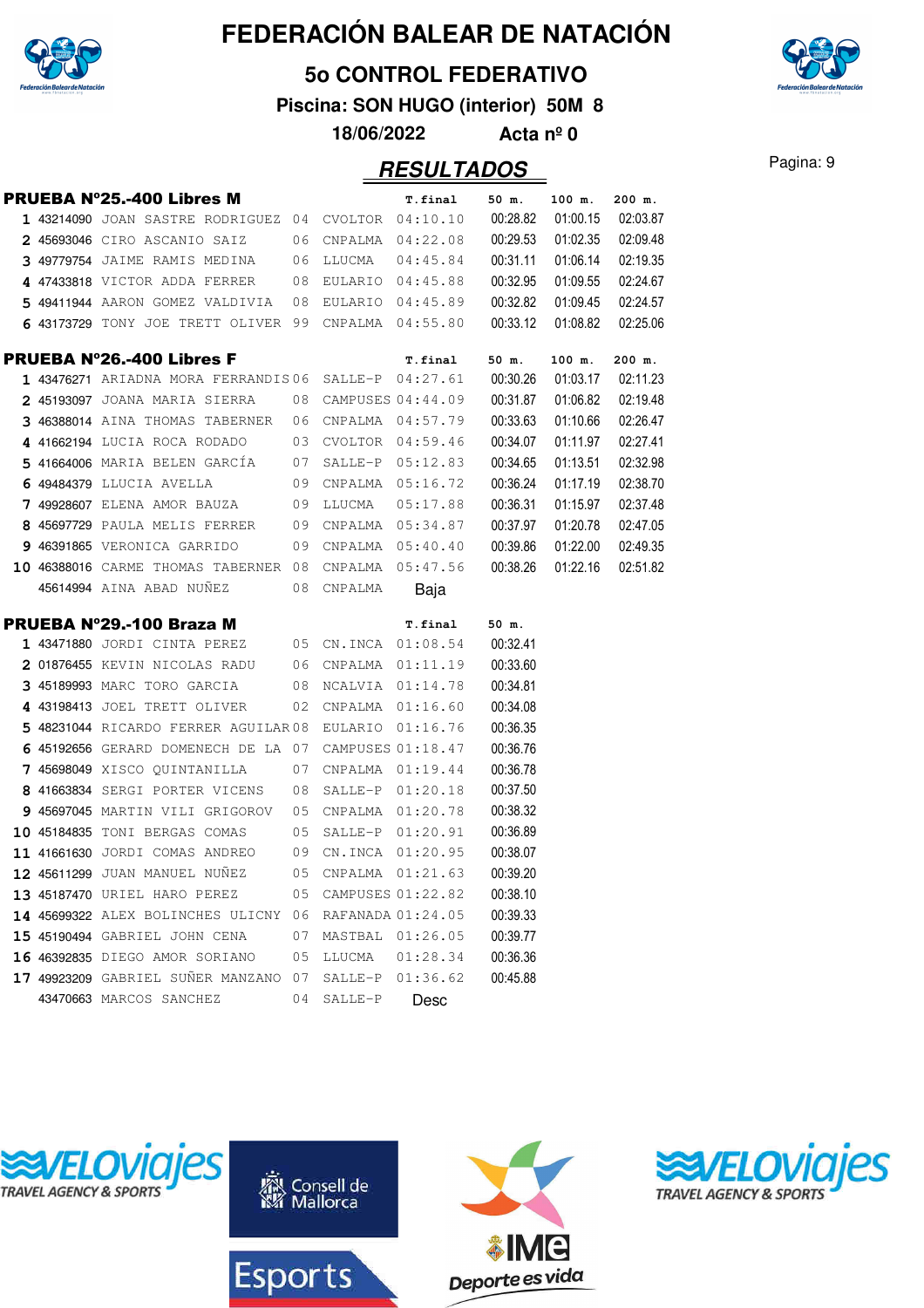

#### **5o CONTROL FEDERATIVO**

**Piscina: SON HUGO (interior) 50M 8**

**18/06/2022 Acta nº 0**

|  | PRUEBA Nº30.-100 Braza F                               |    |                     | T.final             | 50 m.    |
|--|--------------------------------------------------------|----|---------------------|---------------------|----------|
|  | 1 04346837 JOSHA VERMEER 66 SALLE-P 01:21.91 00:39.04  |    |                     |                     |          |
|  | 2 46392188 NEREA CASTILLO LOPEZ 08 NCALVIA 01:22.76    |    |                     |                     | 00:38.18 |
|  | 3 43477108 NATALIA MARTINEZ 04 CVOLTOR 01:23.19        |    |                     |                     | 00:40.14 |
|  | 4 45184949 CLAUDIA FRANCO                              |    |                     | 08 CNPALMA 01:23.22 | 00:40.31 |
|  | 5 41692086 LAIA REUS SANS 09 CN.INCA 01:23.74          |    |                     |                     | 00:40.14 |
|  | 6 45697330 MARIA DE LLUCH 07 SALLE-P 01:25.52          |    |                     |                     | 00:40.26 |
|  | 7 43474950 NOA MARTINEZ COUSELO 06 CVOLTOR 01:26.49    |    |                     |                     | 00:40.47 |
|  | 8 46396883 DANIELA BLAS HERNANDEZ11 CVOLTOR 01:27.88   |    |                     |                     | 00:42.02 |
|  | 9 49770484 MARIOLA PEREZ CAMACHO 08 SALLE-P $01:32.93$ |    |                     |                     | 00:44.78 |
|  | 10 46395107 SOFIA LOPEZ GUILLEN 09 CN.INCA 01:33.03    |    |                     |                     | 00:44.40 |
|  | 11 41619160 JULIETA ROBUSCHI 07 RAFANADA 01:35.69      |    |                     |                     | 00:44.11 |
|  | 12 45691876 SARA PARRA POMAR 08 CNPALMA 01:40.33       |    |                     |                     | 00:48.32 |
|  | 13 45611917 MARTA LLIZO ARROM 07 CN.INCA 01:52.97      |    |                     |                     | 00:52.50 |
|  | 14 41660318 LAURA CABRER SANCHO 09 ES.ARTA 01:53.58    |    |                     |                     | 00:54.12 |
|  | 41543010 CARME GOMEZ CAMPINS 03 CNPALMA                |    |                     | Baja                |          |
|  | PRUEBA Nº31.-50 Mariposa M                             |    |                     | T.final             |          |
|  | 1 43182823 MARC SANCHEZ TORRENS 92 CVOLTOR 00:25.50    |    |                     |                     |          |
|  | 2 43205972 JOAN REYNES VALLVERDU 97 CNPALMA 00:25.71   |    |                     |                     |          |
|  | 3 73003854 CARLOS GARZARÁN AMO 90 CNPALMA 00:26.49     |    |                     |                     |          |
|  | 4 43199949 KEVIN RUIZ BIOJO 02 SALLE-P 00:26.79        |    |                     |                     |          |
|  | 4 43478908 ADRIA SARD PUIGROS 01 CNPALMA 00:26.79      |    |                     |                     |          |
|  | 6 45190652 RAUL BERMIN MORAIS 02 CNPALMA 00:27.27      |    |                     |                     |          |
|  | 7 43463962 HUGO GUERRERO LOPEZ 05 SALLE-P 00:27.38     |    |                     |                     |          |
|  | 8 43205973 SALVADOR REYNES                             |    | 02 CNPALMA 00:27.39 |                     |          |
|  | 9 45693738 JAUME PONS SANTAMARIA 06 CNMURO 00:27.85    |    |                     |                     |          |
|  | 10 43233522 ALFONSO REINA MORENO 05 SALLE-P 00:27.97   |    |                     |                     |          |
|  | $11$ 07704218 denis molnar $04$ cnpalma $00:28.10$     |    |                     |                     |          |
|  | 12 49483562 ALEX JOAN ROMERO LLUCH06 CNPALMA 00:28.24  |    |                     |                     |          |
|  | 13 43183969 CARLOS GOMARIZ GAYA 92 CVOLTOR 00:28.29    |    |                     |                     |          |
|  | 14 43227645 DANIEL LLOMPART 05 SALLE-P 00:28.34        |    |                     |                     |          |
|  | 15 01653059 DANIEL MAURER 05 SALLE-P 00:28.42          |    |                     |                     |          |
|  | 16 41691059 IVAN TRIBALDOS LOPEZ                       | 00 | LLUCMA              | 00:28.93            |          |
|  | 17 43159049 MATIAS SUAREZ CAMPIONE 96 CVOLTOR 00:29.12 |    |                     |                     |          |
|  | 18 43469427 JOEL LOPEZ RISCO 04 CN.INCA 00:29.22       |    |                     |                     |          |
|  | 19 49773073 IÑIGO ROMERO AVILES 08 SALLE-P 00:29.36    |    |                     |                     |          |
|  | 20 20000880 SACHA GIBBS                                |    | 05 CNPALMA 00:29.60 |                     |          |
|  | 21 43480370 JAUME RIBAS MONSERRAT 01 LLUCMA  00:30.08  |    |                     |                     |          |
|  | 22 43463950 ALEJANDRO ARIAS GOMILA04 LLUCMA 00:31.81   |    |                     |                     |          |
|  | 23 41661947 TOMEU JULIA MAIMO 67 FELANITX 00:32.16     |    |                     |                     |          |
|  |                                                        |    |                     |                     |          |









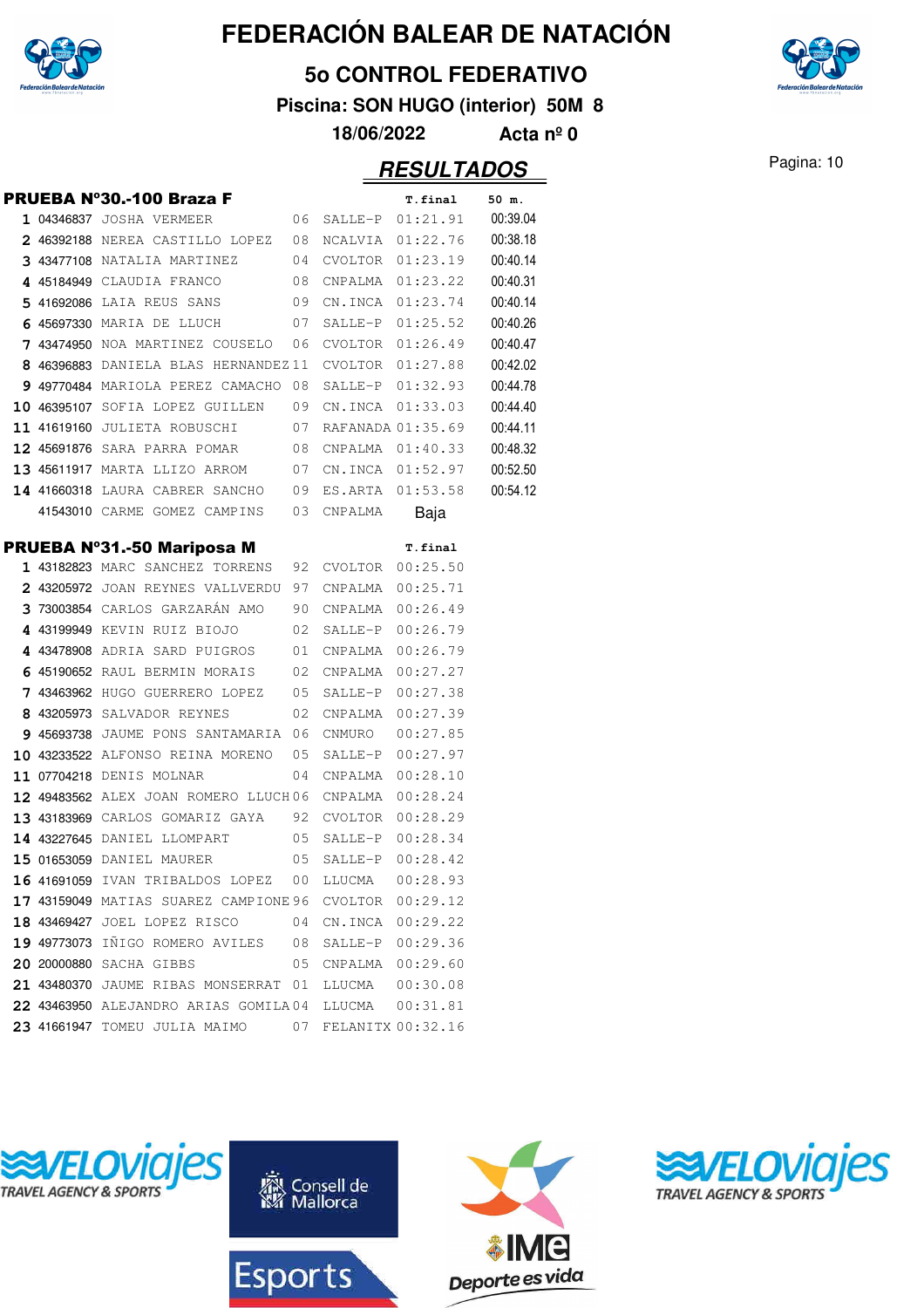

**5o CONTROL FEDERATIVO**

**Piscina: SON HUGO (interior) 50M 8**

**18/06/2022 Acta nº 0**

|  | PRUEBA Nº31.-50 Mariposa M                            |    |                     | T.final              |          |                              |                   |          |
|--|-------------------------------------------------------|----|---------------------|----------------------|----------|------------------------------|-------------------|----------|
|  | 24 46390814 ANTONI ALBERT TRIAY                       |    | 07 CNMURO           | 00:33.16             |          |                              |                   |          |
|  | 43463961 ADRIAN GUERRERO LOPEZ 01                     |    | SALLE-P             | Baja                 |          |                              |                   |          |
|  | <b>PRUEBA Nº32.-50 Mariposa F</b>                     |    |                     | T.final              |          |                              |                   |          |
|  | 1 45614381 MARTA RUBIO BUJOSA                         |    |                     | 05 CNPALMA 00:29.77  |          |                              |                   |          |
|  | 2 43573918 NADIA CORRADINI                            |    |                     | 05 SALLE-P 00:31.31  |          |                              |                   |          |
|  | 3 46394473 NEREA CASTAÑER NOGUERA 03 CVOLTOR 00:31.37 |    |                     |                      |          |                              |                   |          |
|  | 4 41659557 MARGALIDA CERDA                            |    |                     | 07 FELANITX 00:32.04 |          |                              |                   |          |
|  | 5 49925383 MARTA SANDIN POLO                          |    |                     | 07 SALLE-P 00:32.23  |          |                              |                   |          |
|  | 6 41664764 NEUS QUETGLAS                              |    |                     | 06 NCALVIA 00:34.27  |          |                              |                   |          |
|  | 7 45691103 PAULA COLOMAR CARRASCO 04 CNPALMA 00:34.56 |    |                     |                      |          |                              |                   |          |
|  | 8 43475079 SARAH HOLGADO BARAHONA 07 CNPALMA 00:34.57 |    |                     |                      |          |                              |                   |          |
|  | 9 46388012 CATERINA THOMAS                            |    |                     | 04 CNPALMA 00:34.71  |          |                              |                   |          |
|  | 10 49771820 CARMEN ESTARELLAS                         |    |                     | 08 SALLE-P 00:35.74  |          |                              |                   |          |
|  | 11 41692085 ARIADNA REUS SANS                         | 07 |                     | CN.INCA 00:36.20     |          |                              |                   |          |
|  | 12 49770483 SILVIA PEREZ CAMACHO                      | 08 |                     | SALLE-P 00:37.24     |          |                              |                   |          |
|  | 13 42374837 CARLOTA MIRA BROWN                        | 07 |                     | ES.ARTA 00:37.61     |          |                              |                   |          |
|  | 14 41623989 EMMA GRIMALT OBRADOR                      |    |                     | 06 FELANITX 00:38.53 |          |                              |                   |          |
|  | 15 46396813 CARLOTA ROJO CAPA                         |    | 09 LLUCMA           | 00:39.05             |          |                              |                   |          |
|  | 46389239 LEYRE LUMBRERAS ROJO                         |    | 06 SALLE-P          | Baja                 |          |                              |                   |          |
|  | 49770993 ERIKA BAYON BUENO                            |    | 08 CVOLTOR          | Baja                 |          |                              |                   |          |
|  | <b>PRUEBA Nº33.-800 Libres X</b>                      |    |                     | T.final              | 50 m.    | 100 m.                       | $200$ m.          | 400 m.   |
|  | 1 45614949 JULIA MOREY REBASSA                        |    |                     | 06 SALLE-P 09:56.55  |          | 00:35.68  01:14.77  02:30.73 |                   | 05:02.36 |
|  | 2 49868937 CARLA LLABRES PEDRET                       |    |                     | 06 SALLE-P 10:04.25  | 00:36.05 |                              | 01:14.83 02:31.71 | 05:05.10 |
|  | 3 46394475 LAURA CASTAÑER NOGUERA 09 CVOLTOR 10:17.88 |    |                     |                      | 00:35.70 | 01:14.81                     | 02:31.06          | 05:04.62 |
|  | PRUEBA Nº35.-100 Espalda M                            |    |                     | T.final              | 50 m.    |                              |                   |          |
|  | 1 43232272 JORGE SABATER ESPINOSA06 SALLE-P 01:04.41  |    |                     |                      | 00:31.41 |                              |                   |          |
|  | 2 41664005 JUAN GARCIA VIVES                          |    |                     | 06 SALLE-P 01:05.96  | 00:32.09 |                              |                   |          |
|  | 3 49922759 JAVIER HERNANDEZ                           |    |                     | 07 MASTBAL 01:06.04  | 00:31.86 |                              |                   |          |
|  | 4 46392195 MIGUEL ANGEL SUÑER                         |    |                     | 06 CNPALMA 01:11.61  | 00:34.54 |                              |                   |          |
|  | 5 45696313 GERARD VALLESPIR TORAN 09 CN.INCA 01:13.28 |    |                     |                      | 00:34.68 |                              |                   |          |
|  | 6 45697069 SERGIO BENNASSAR                           |    |                     | 07 CNPALMA 01:13.38  | 00:36.36 |                              |                   |          |
|  | 7 49864618 LUCA ALEXANDER                             |    |                     |                      | 00:36.89 |                              |                   |          |
|  |                                                       |    | 09 CNPALMA 01:14.53 |                      |          |                              |                   |          |









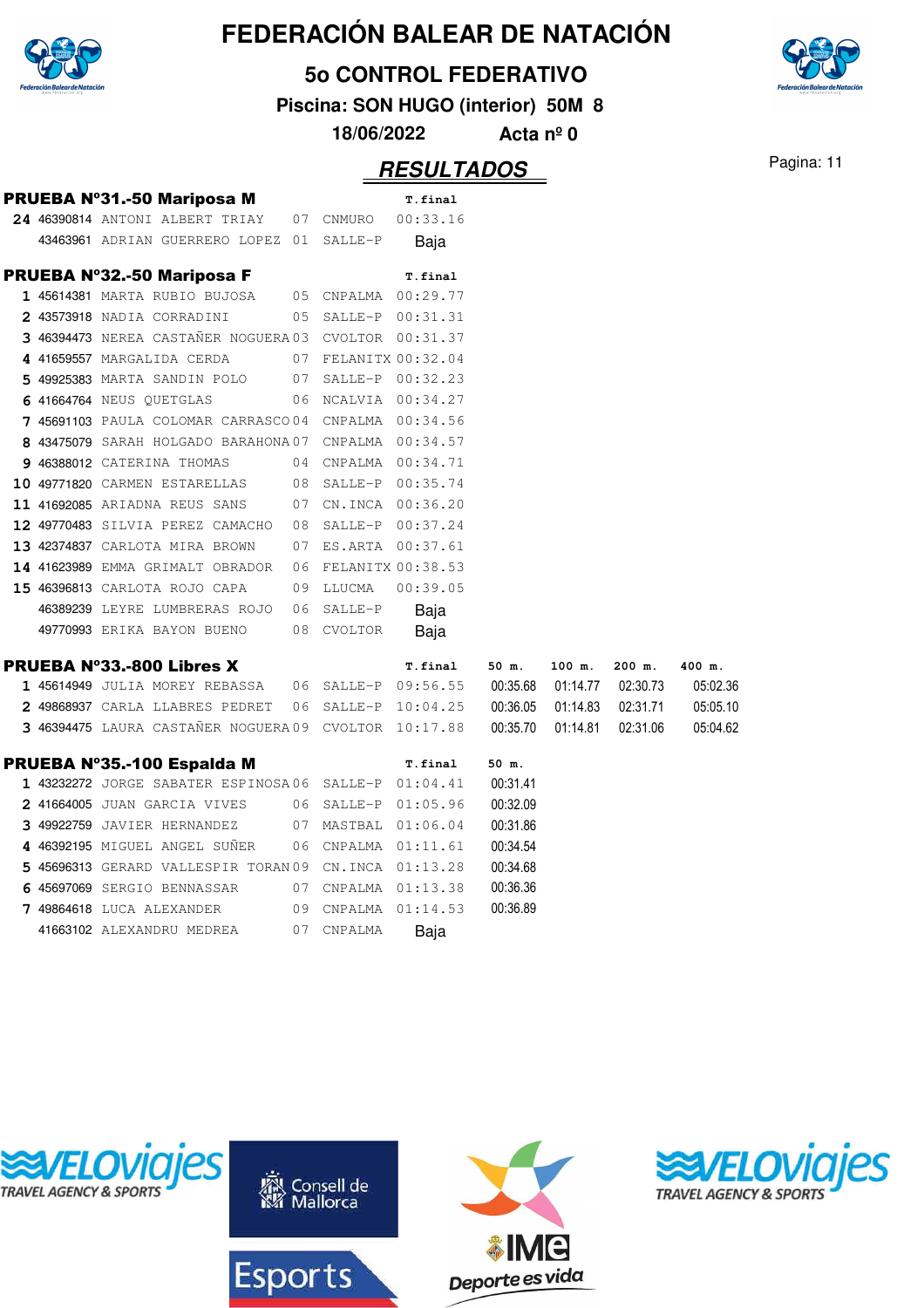

#### **5o CONTROL FEDERATIVO**

**Piscina: SON HUGO (interior) 50M 8**

**18/06/2022 Acta nº 0**

### Pagina: 12 **RESULTADOS**

|  | PRUEBA Nº36.-100 Espalda F                                                                   |    |             | <b>T.final</b>               | 50 m.    |          |
|--|----------------------------------------------------------------------------------------------|----|-------------|------------------------------|----------|----------|
|  | 1 49923805 MARTINA MANRESA                                                                   |    |             | 05 SALLE-P 01:04.93 00:31.89 |          |          |
|  | 2 41622239 MARINA DIAZ PERELLO 07 FELANITX 01:09.86                                          |    |             |                              | 00:34.05 |          |
|  | 3 45691319 BEATRIZ GIJON CASTRO 09 SALLE-P 01:11.80                                          |    |             |                              | 00:35.21 |          |
|  | 4 41664031 SOFIA BARRIOS GIORNO 05 CNPALMA 01:12.85                                          |    |             |                              | 00:35.62 |          |
|  | 5 09690446 LUNA CHIMA                                                                        |    |             | 07 CAMPUSES 01:13.76         | 00:34.61 |          |
|  | 6 45193826 $M^a$ VICTORIA CAÑADILLAS 08 CNPALMA $01:14.53$                                   |    |             |                              | 00:36.63 |          |
|  | 7 41662594 ESTHER PENALVA 07                                                                 |    |             | SALLE-P 01:15.98             | 00:37.26 |          |
|  | 8 43233035 LAURA SIMO PEREZ 05 SALLE-P 01:18.78                                              |    |             |                              | 00:38.48 |          |
|  | 9 02117380 EMILY CZAJA                                                                       |    |             | 10 FELANITX 01:18.92         | 00:39.58 |          |
|  | 10 42391264 ANNA GENOVA RADEVA 07 CNPALMA 01:19.07                                           |    |             |                              | 00:39.20 |          |
|  | $11$ 54623315 MARTINA GARCIA PROHENS 10 CNPALMA $01:20.24$                                   |    |             |                              | 00:39.58 |          |
|  | 12 45372330 EMILIE SANCHEZ BUJOSA 09 CNPALMA 01:20.67                                        |    |             |                              | 00:39.65 |          |
|  | 13 41659846 MARIA CIRER CABOT 09 CNPALMA 01:22.26                                            |    |             |                              | 00:40.75 |          |
|  | 14 46388063 ANA HERNANDEZ CERDO 08                                                           |    |             | SALLE-P 01:23.19             | 00:39.91 |          |
|  | 15 41662209 CELIA ROSSELLO 08                                                                |    |             | CNPALMA 01:25.95             | 00:43.48 |          |
|  | 16 45697729 PAULA MELIS FERRER 09                                                            |    |             | CNPALMA 01:26.16             | 00:42.19 |          |
|  | 17 45692238 GLÒRIA BESTARD LLABRÉS 08                                                        |    |             | CN.INCA 01:27.95             | 00:42.67 |          |
|  | 18 41657151 GEMMA GUINOVART                                                                  | 09 |             | ES.ARTA 01:32.22             | 00:44.89 |          |
|  | 19 45695594 ARIADNA LEGEY SOLER 09                                                           |    |             | NCALVIA 01:32.57             | 00:44.16 |          |
|  | 41661081 NEUS MAS ALCON                                                                      |    | 09 FELANITX | Desc                         |          |          |
|  | 43481556 AINA TOMAS TOMAS 08 CAMPUSES                                                        |    |             | Desc                         |          |          |
|  | PRUEBA N°37.-200 Mariposa M                                                                  |    |             | T.final 50 m.                |          | 100 m.   |
|  |                                                                                              |    |             |                              |          |          |
|  | 1 45691572 ANDREAS CARRASCAL 06 CNPALMA 02:16.67 00:30.16 01:05.36                           |    |             |                              |          |          |
|  | 2 49609504 VALENTIN DE TORO 08 MASTBAL 02:31.76 00:31.98                                     |    |             |                              |          | 01:10.49 |
|  |                                                                                              |    |             | T.final                      | 50 m.    | 100 m.   |
|  | PRUEBA Nº38.-200 Mariposa F<br>1 49928381 LUCIA SANTHA FERENCZI 09 SALLE-P 02:34.60 00:34.75 |    |             |                              |          | 01:13.25 |
|  | 2 03086090 LUCIA BRIGUGLIO 09 SALLE-P 02:47.12                                               |    |             |                              | 00:35.91 | 01:17.75 |
|  | 3 46393247 OLIMPIA BESALDUCH 10 CNPALMA 02:51.84                                             |    |             |                              | 00:36.45 | 01:19.91 |
|  | <b>PRUEBA Nº39.-100 Libres M</b>                                                             |    |             | T.final 50 m.                |          |          |
|  | 1 46392451 MARC FALCO GUILLEM 03 SALLE-P 00:54.99 00:26.71                                   |    |             |                              |          |          |
|  | 2 43466374 NESTOR SIQUIER RIPOLL 04 CNPALMA 00:55.50 00:27.31                                |    |             |                              |          |          |
|  | $3$ 43476590 oliver toledo paniagua.07 mastbal $00:57.37$                                    |    |             |                              | 00:27.77 |          |
|  | 4 49770154 FCO. BORJA GARAU                                                                  |    |             | 08 CNPALMA 00:57.84          | 00:27.76 |          |
|  | 5 43463962 HUGO GUERRERO LOPEZ                                                               | 05 |             | SALLE-P 00:58.00             | 00:27.76 |          |
|  | 6 41691059 IVAN TRIBALDOS LOPEZ                                                              | 00 |             | LLUCMA  00:58.22             | 00:27.58 |          |
|  | 7 45188997 LLUC ZANIN BARCELO                                                                | 07 |             | NCALVIA 00:59.06             | 00:28.46 |          |
|  | 8 43227645 DANIEL LLOMPART                                                                   | 05 |             | SALLE-P 00:59.62             | 00:28.51 |          |
|  | <b>9 45187628</b> XAVIER PUIG BLANCO                                                         | 07 |             | NCALVIA 01:00.31             | 00:28.42 |          |









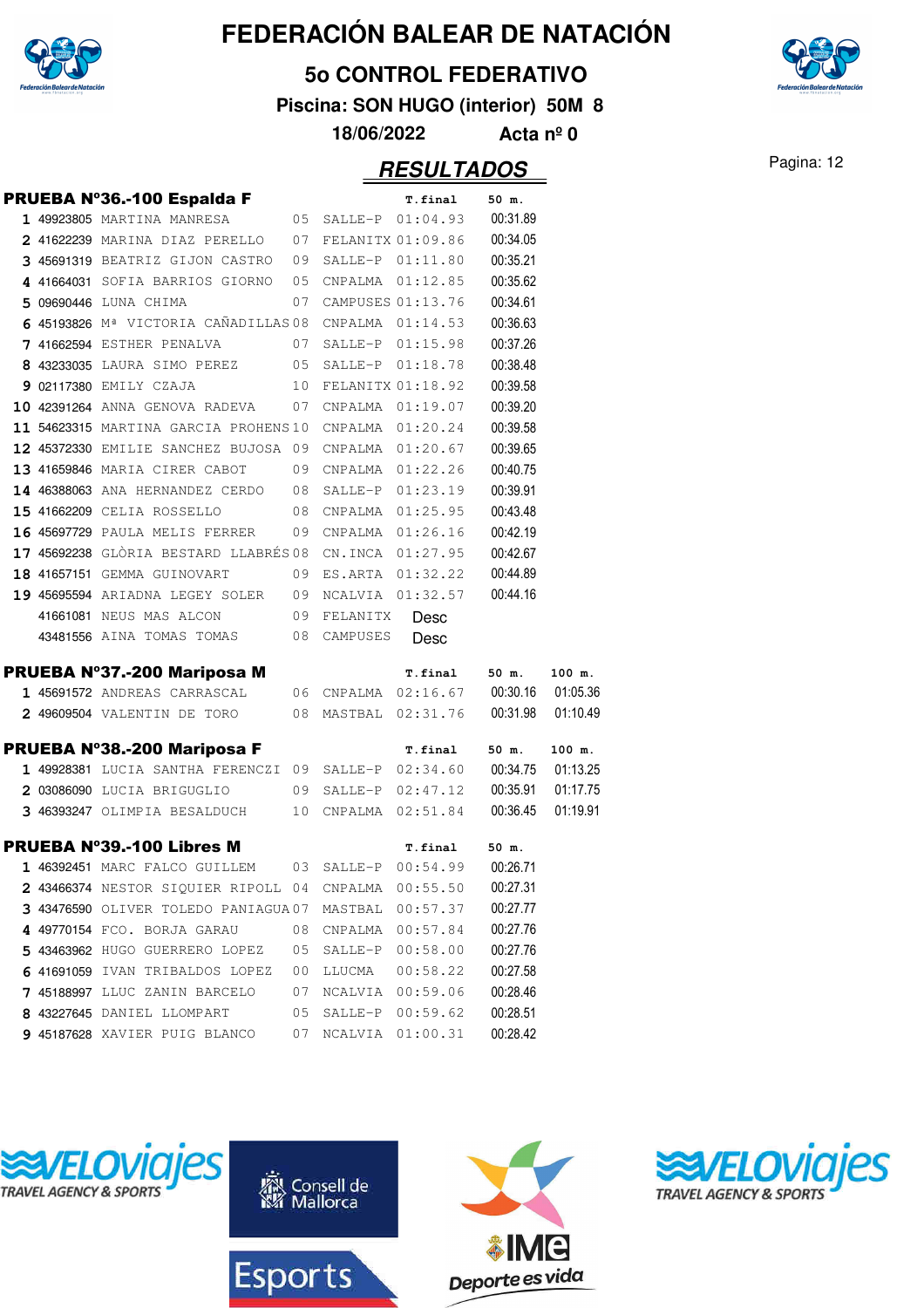

#### **5o CONTROL FEDERATIVO**

**Piscina: SON HUGO (interior) 50M 8**

**18/06/2022 Acta nº 0**

### Pagina: 13 **RESULTADOS**

|  | PRUEBA Nº39.-100 Libres M              |    |                   | T.final           | 50 m.    |
|--|----------------------------------------|----|-------------------|-------------------|----------|
|  | 10 43479936 DANIEL CALZETTA TORRES 05  |    | MASTBAL           | 01:00.46          | 00:28.86 |
|  | 11 46388467 SERGIO PIOUERAS            | 09 |                   | CVOLTOR 01:00.62  | 00:28.78 |
|  | 12 00342128 NICOLAS HUTHER             | 08 |                   | CVOLTOR 01:00.72  | 00:29.07 |
|  | 13 49928399 IVAN CARDEÑOSA             | 08 |                   | SALLE-P 01:02.09  | 00:30.50 |
|  | 14 45193431 TRISTAN SANTOS             | 09 | CNPALMA           | 01:02.22          | 00:29.65 |
|  | 15 21225013 ADAM DIB                   | 07 |                   | CAMPUSES 01:02.35 | 00:29.72 |
|  | <b>16 45692293</b> ALEJANDRO RODRIGUEZ | 09 | CNPALMA           | 01:02.55          | 00:29.79 |
|  | 17 41659206 LLUIS NEBOT REYES          | 05 | RAFANADA 01:02.76 |                   | 00:29.84 |
|  | 18 43476877 VICTOR CASTAÑER            | 06 |                   | CNPALMA  01:03.44 | 00:29.94 |
|  | 19 45185607 LLUIS VICENS BUJOSA        | 05 |                   | CNPALMA 01:03.97  | 00:30.32 |
|  | 20 45614938 GUILLEM FEMENIA CRESPI05   |    |                   | SALLE-P 01:03.99  | 00:30.52 |
|  | 21 43218723 JORDI MAYOL SERRA          | 04 |                   | SALLE-P 01:04.49  | 00:29.93 |
|  | 22 45191890 GABRIEL REUS MEDIALDEA04   |    | LLUCMA            | 01:04.52          | 00:30.44 |
|  | 23 49608204 RUBEN OLIVARES TORRICO 06  |    | LLUCMA            | 01:04.56          | 00:30.99 |
|  | 24 45189060 JORDI PEREZ GARCIA         | 07 |                   | CAMPUSES 01:05.27 | 00:31.19 |
|  | 25 45699322 ALEX BOLINCHES ULICNY 06   |    | RAFANADA 01:05.33 |                   | 00:30.72 |
|  | 26 41621263 ADRIAN ACEDO PERPATH       | 07 | RAFANADA 01:05.76 |                   | 00:31.40 |
|  | 27 43461584 PAU SOCIAS ROIG            | 06 |                   | CVOLTOR 01:08.42  | 00:32.44 |
|  | 28 45611082 DANIEL GARCIA              | 06 |                   | MASTBAL 01:09.11  | 00:33.04 |
|  | 29 43474250 ADRIAN BAUZA               | 07 | MASTBAL 01:13.86  |                   | 00:35.39 |
|  | 30 41618413 JOAN EVANGELISTI           | 01 | LLUCMA            | 01:16.70          | 00:27.11 |
|  | 43473869 JAVIER LOPEZ GUILLEN          | 06 | CN.INCA           | Desc              |          |
|  | 45372910 FRANCESC SOLIVELLAS           | 06 | CN.INCA           | Baja              |          |
|  | 41620437 XAVIER RIERA DIAZ             | 07 | RAFANADA          | Baja              |          |
|  | 47433818 VICTOR ADDA FERRER            | 08 | EULARIO           | Baja              |          |
|  | PRUEBA Nº40.-100 Libres F              |    |                   | T.final           | 50 m.    |
|  | 1 45370786 LUCIA ROSER DE HOYOS        | 08 |                   | CAMPUSES 01:02.26 | 00:29.64 |
|  | 2 45614991 ELISABETH ABAD NUNEZ        | 08 |                   | CNPALMA  01:02.50 | 00:30.68 |
|  | 3 49481148 EMMA FRAGA MORRONDO         | 07 |                   | SALLE-P 01:03.23  | 00:30.17 |
|  | 4 01009114 ANIA CRISTINA BUCIU         | 07 | LLUCMA            | 01:03.41          | 00:30.67 |
|  | 5 43470221 ADELA GARRIDO MORENO        | 06 |                   | CNPALMA 01:03.93  | 00:31.26 |
|  | 5 45370765 AINA FERNANDEZ BERTH        | 08 |                   | CVOLTOR 01:03.93  | 00:31.37 |
|  | 7 04346877 ELLA VERMEER                | 08 | SALLE-P 01:04.00  |                   | 00:30.47 |
|  | 8 49481006 LUCIA MOYA JIMENEZ          | 07 | NCALVIA 01:04.26  |                   | 00:30.67 |
|  | 9 46390465 BLANCA JAUME BRAVO          | 08 | MASTBAL           | 01:05.25          | 00:31.03 |
|  | 10 41622239 MARINA DIAZ PERELLO        | 07 | FELANITX 01:05.54 |                   | 00:31.47 |
|  | 11 43473466 CLAUDIA GELABERT RUBIO07   |    | CNPALMA           | 01:05.59          | 00:31.81 |
|  | 12 41622760 ANGELS MARTI GINARD        | 06 | ES.ARTA           | 01:05.72          | 00:31.58 |
|  | 13 49923806 MARIONA MANRESA            | 06 | $SALLE-P$         | 01:05.74          | 00:31.09 |









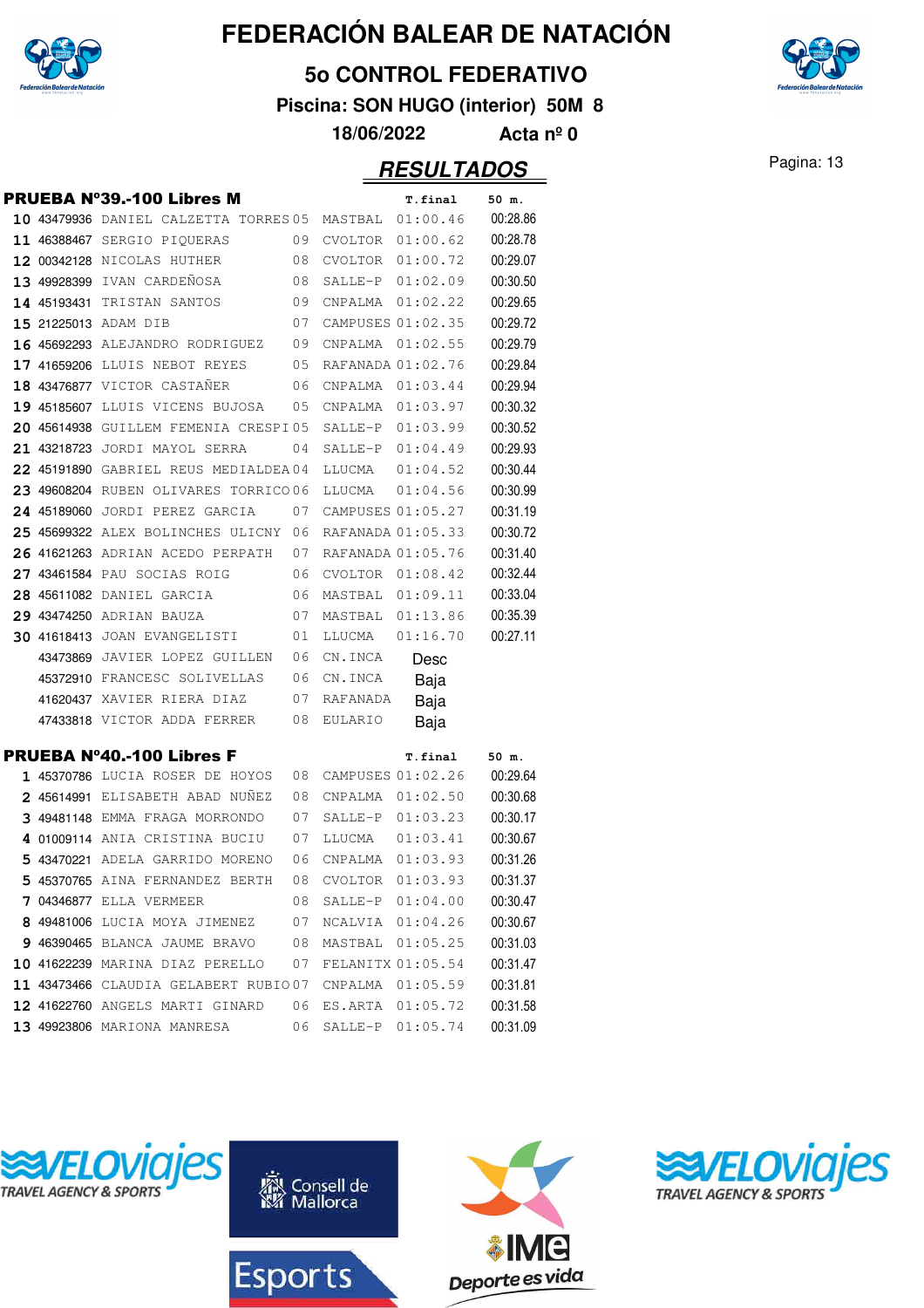

#### **5o CONTROL FEDERATIVO**

**Piscina: SON HUGO (interior) 50M 8**

**18/06/2022 Acta nº 0**

### Pagina: 14 **RESULTADOS**

ies

|  | PRUEBA N°40.-100 Libres F                            |    |         | T.final           | 50 m.    |        |
|--|------------------------------------------------------|----|---------|-------------------|----------|--------|
|  | 14 49614755 NEUS MARCO ESCRIBANO 09 SALLE-P 01:06.25 |    |         |                   | 00:32.28 |        |
|  | 15 46393032 CAROLINA HEREDIA                         | 05 | SALLE-P | 01:06.26          | 00:31.53 |        |
|  | 16 45614889 MARIA REINA MORENO 07                    |    | SALLE-P | 01:06.38          | 00:31.59 |        |
|  | <b>17 49771820</b> CARMEN ESTARELLAS 08              |    | SALLE-P | 01:07.21          | 00:32.13 |        |
|  | 18 49484379 LLUCIA AVELLA                            | 09 |         | CNPALMA 01:07.67  | 00:32.06 |        |
|  | <b>19 41664764</b> NEUS QUETGLAS                     | 06 | NCALVIA | 01:08.05          | 00:33.00 |        |
|  | 20 49925382 ALEXANDRA SANDIN POLO 04                 |    | SALLE-P | 01:08.72          | 00:32.77 |        |
|  | 21 45691467 MARTA BAÑOS VERA                         | 05 | CVOLTOR | 01:08.82          | 00:32.05 |        |
|  | 22 45614939 MARIA ANTONIA FEMENIA 08                 |    | SALLE-P | 01:09.04          | 00:33.37 |        |
|  | 23 49610392 ISABEL BERGAS COMAS                      | 10 | SALLE-P | 01:09.54          | 00:32.92 |        |
|  | 24 45697326 AINA GONZALEZ                            | 07 | SALLE-P | 01:09.62          | 00:34.28 |        |
|  | 25 43470770 ESTHER BLANQUE FAJARDO 06                |    | MASTBAL | 01:09.87          | 00:33.10 |        |
|  | 26 43475268 MARTA CHUN ROCA                          | 05 | CVOLTOR | 01:10.96          | 00:33.69 |        |
|  | <b>27 49928607</b> Elena amor bauza                  | 09 | LLUCMA  | 01:10.97          | 00:34.76 |        |
|  | 28 46390955 MARTINA SERRA MARTINEZ09                 |    | SALLE-P | 01:11.43          | 00:35.15 |        |
|  | 29 45185729 MIREIA VANRELL                           | 07 |         |                   | 00:34.98 |        |
|  | 30 49919590 MARIA SARMIENTO CANO 11                  |    |         | SALLE-P 01:13.79  | 00:35.59 |        |
|  | 31 46391865 VERONICA GARRIDO                         | 09 |         | CNPALMA 01:15.00  | 00:35.93 |        |
|  | 32 41619160 JULIETA ROBUSCHI 07                      |    |         | RAFANADA 01:15.39 | 00:35.74 |        |
|  | 33 46390096 MARINA IGUAL SALOM 08                    |    |         | CAMPUSES 01:15.59 | 00:36.30 |        |
|  | 34 45372103 AMELIE MONIER PINOL 09                   |    |         | CNPALMA 01:16.00  | 00:36.83 |        |
|  | <b>35 20549108</b> SÍLVIA GUERRERO SANS              | 05 | CN.INCA | 01:16.11          | 00:36.39 |        |
|  | 36 43467476 JULIA COLINO ALONSO                      | 07 | MASTBAL | 01:16.16          | 00:35.32 |        |
|  | 37 49771064 COLOMA MORAGUES                          | 06 | LLUCMA  | 01:16.90          | 00:35.46 |        |
|  | 38 41691791 CRISTINA MIQUEL                          | 09 |         | ES.ARTA 01:18.50  | 00:37.68 |        |
|  | 39 41658995 AINA SANSO FULLANA 09                    |    | ES.ARTA | 01:19.97          | 00:38.34 |        |
|  | 40 43480602 CLAUDIA ARIAS GOMILA                     | 07 | LLUCMA  | 01:20.73          | 00:36.95 |        |
|  | 41 45699760 LAURA AVILA ANDREU 09                    |    | LLUCMA  | 01:20.75          | 00:39.03 |        |
|  | 42 41706784 CLARA MULET COLL                         | 09 |         | CN.INCA 01:22.22  | 00:38.95 |        |
|  | <b>43 49606606</b> CECILIA MARTÍNEZ                  | 08 | LLUCMA  | 01:34.01          | 00:44.06 |        |
|  | 01976677 GABRIELA V. LUNA 09                         |    | MASTBAL | Baja              |          |        |
|  | 46392122 SANDRA CASTELL CORTES 07                    |    | MASTBAL | Baja              |          |        |
|  | PRUEBA Nº41.-400 Estilos M                           |    |         | T.final           | 50 m.    | 100 m. |